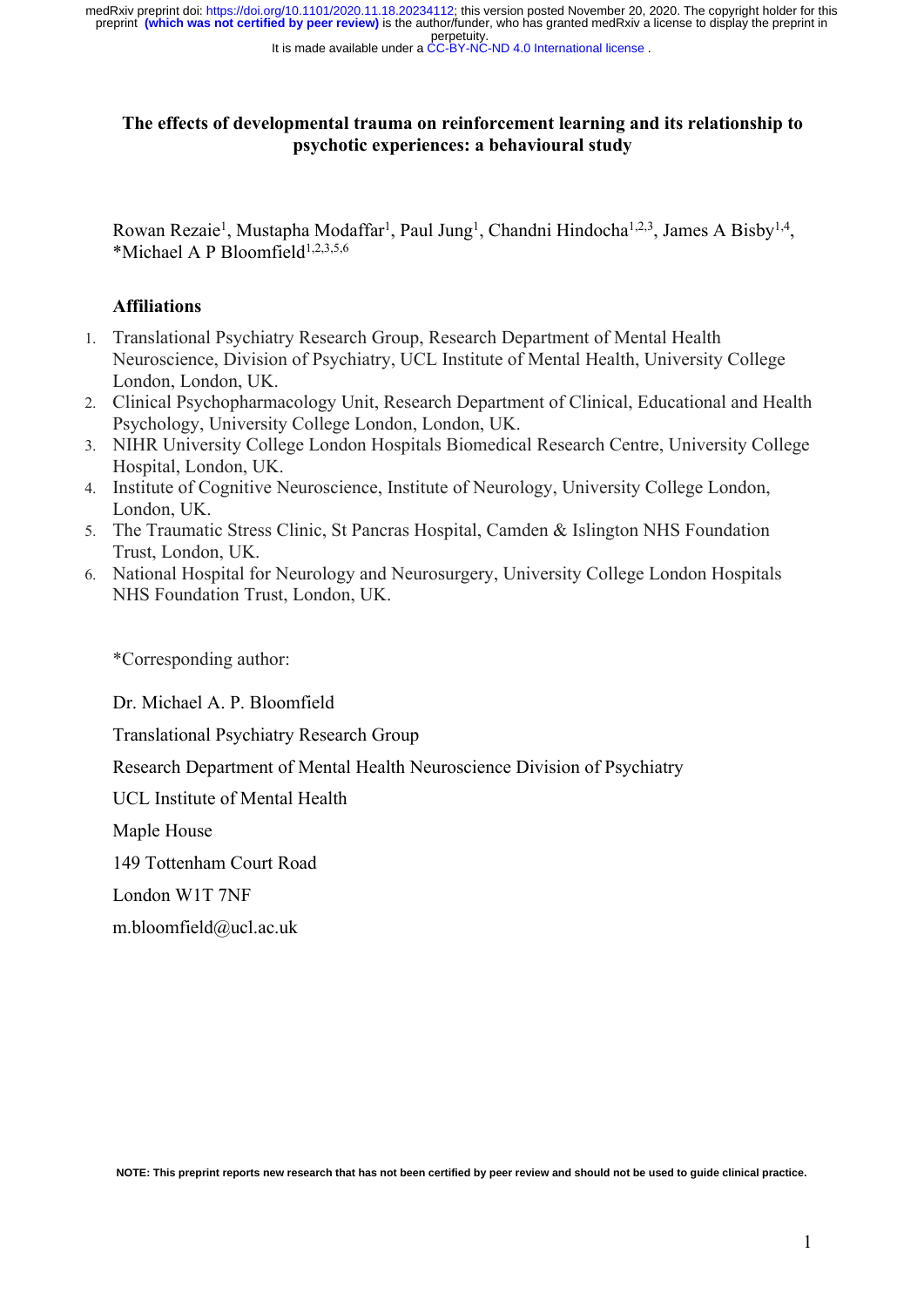# **Word count: 3949 References: 71**

#### **ABSTRACT**

**Background**: Developmental psychological trauma can impact several key neurocognitive domains, including reward processing, and is associated with increased risk of psychosis in adulthood. Aberrant reinforcement learning (RL), an important component of reward processing, has been implicated in the pathophysiology of psychosis by altering information processing through changes in hierarchical predictive coding. We therefore sought to investigate RL in survivors of developmental trauma and its relationship to psychotic experiences.

**Methods**: We recruited two groups of adults, one with self-reported exposure to multiple forms of developmental trauma (*n*=115), and a control group without any known history of maltreatment ( $n=85$ ). Participants completed measures of psychotic experiences (Community Assessment of Psychic Experiences) and undertook a probabilistic selection task designed to assess RL from positive versus negative outcomes. We analysed group differences for main effects and investigated relationships between developmental trauma, RL and psychotic experiences using regression modelling and mediation analysis.

**Results**: Developmental trauma was associated with psychotic experiences (adjusted  $R^2$ =0.41,  $p=0.004$ ) and impaired RL ( $F<sub>df</sub>=6.29<sub>1.89</sub>$ ,  $p=0.014$ ). Impaired RL mediated the association between developmental trauma and psychotic experiences (indirect effect  $\beta$  = 0.60, 95% CI,  $0.01-1.36$ ).

**Conclusions**: Our findings implicate aberrant RL as a possible mechanism through which developmental trauma may increase risk of psychosis. Further research is therefore warranted to understand the specific processes that characterise these putative trauma-induced vulnerability mechanisms and how they may contribute to the development of psychopathology.

*Keywords*; developmental trauma, reinforcement learning, psychosis, hierarchical predicative coding, computational psychiatry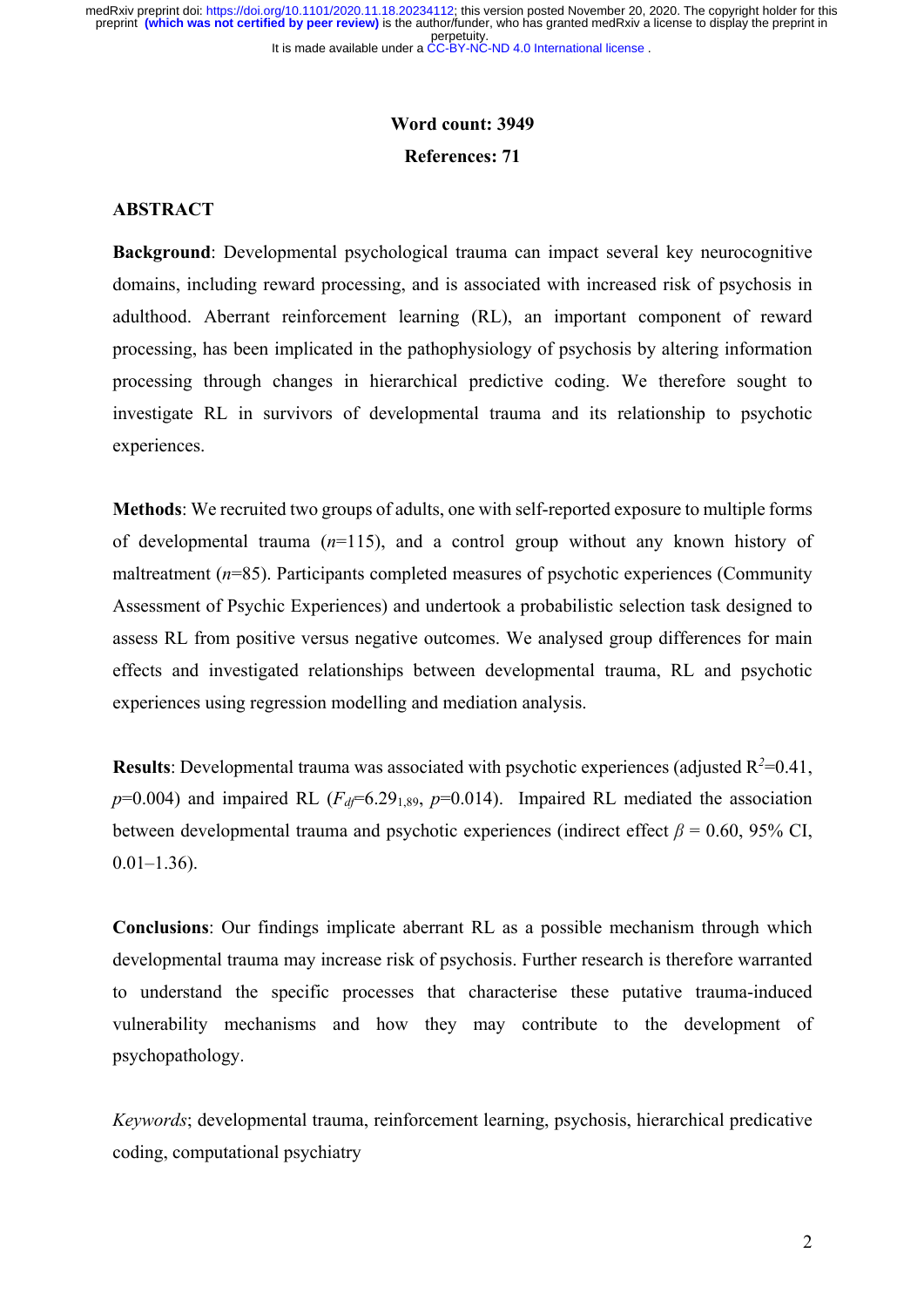# **1. INTRODUCTION**

## *1.1 Developmental trauma and psychosis*

Psychosis, a major contributor to global disease burden, is a potentially devastating illness characterised by distortions in reality processing [1]. A growing body of evidence has indicated that exposure to psychologically traumatic experiences during childhood and/or adolescence, including all forms of abuse and neglect (hereafter, 'developmental trauma'), increases risk of psychosis in adulthood [2,3,4]. Evidence fulfilling the Bradford Hill criteria including strong, temporal, and dose-response relationships, substantiates a potential causative association between developmental trauma and psychosis, accounting for approximately one-third of cases of psychosis [2,5,6,7]. Crucially, individuals experiencing psychosis with a history of developmental trauma are at higher risk of more severe illness, increased comorbidity, rehospitalisation, and poorer response to conventional treatment [3,8]. There is therefore a pressing need to improve treatments in this population. However, the precise mechanisms underlying this association remain poorly understood, contributing to a lack of evidence-based treatments for these clinical groups [9].

# *1.2 Hierarchical predictive coding, reinforcement learning, and psychosis*

As childhood and adolescence are critical periods for both brain and psychological development, trauma-induced alterations to neurocognitive systems are thought to play an influential role in the relationship between developmental trauma and psychosis. The hierarchical predictive coding (HPC) framework offers a unifying explanatory account of brain function that may explain how developmental trauma induces vulnerability for psychosis. According to this framework, prior beliefs ('priors') and sensory (perceptual) inputs are weighted according to their precision (inverse variance) and compared to generate a prediction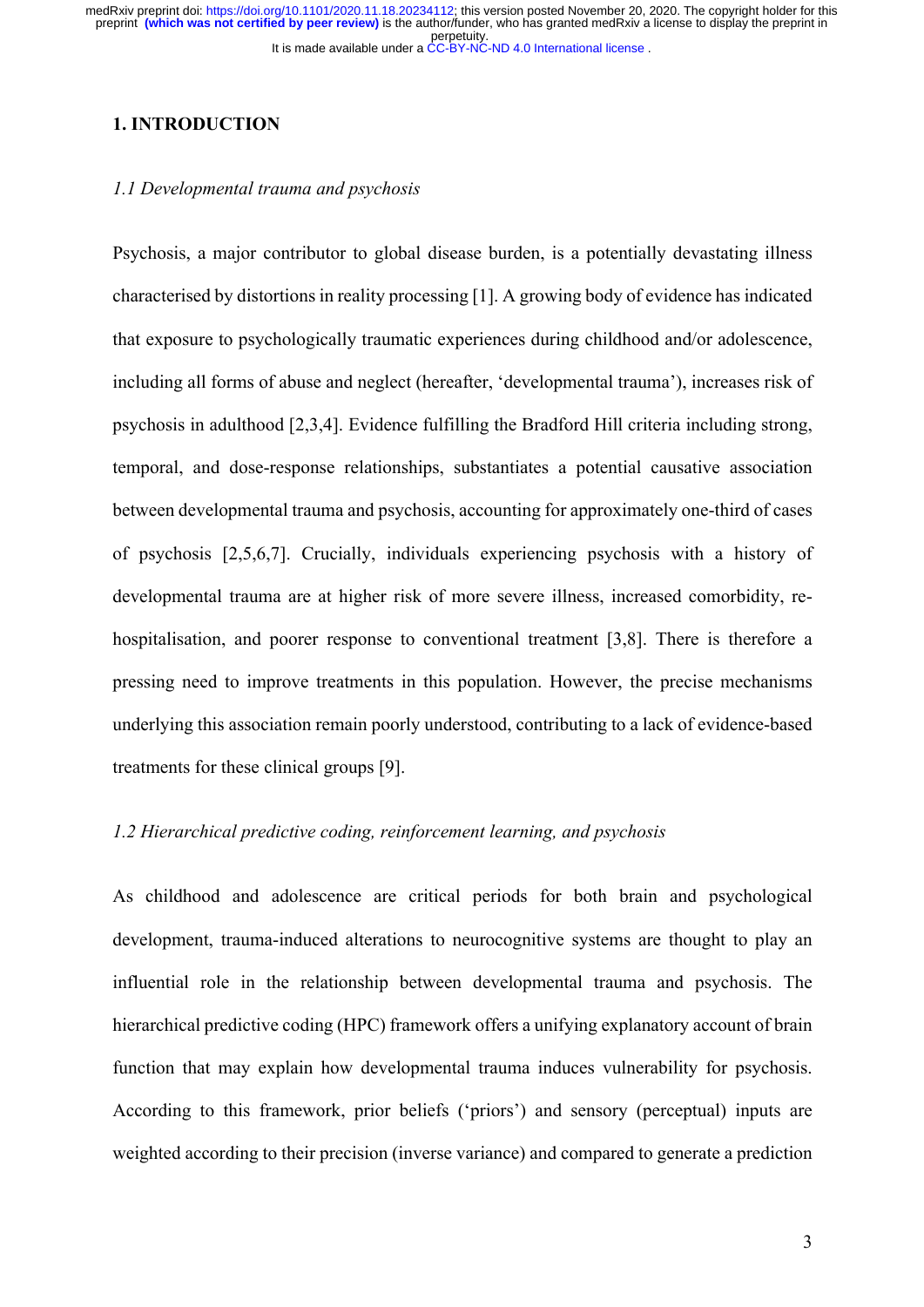error (PE) signal, which captures the difference between the expected and actual outcome. These PE signals can be sent up to higher levels of the inferential hierarchy to update internal models of the outside world [10,11,12]. Increasing evidence indicates that the balance in precision between prior beliefs and sensory inputs is altered in people with psychosis, including recent computational work suggesting that hallucinations may result from strong perceptual priors of the external environment [13].

The HPC framework underpins reinforcement learning (RL) theory, which describes how the brain processes feedback and learns from prior experience [14,15]. Within this model, aberrant RL contributes to inflexible belief updating through an uncorrected discrepancy between priors and sensory evidence which results in the formation of perceptual inferences that are not reflective of reality [16,17,18]. Emerging evidence indicates that exposure to developmental trauma may compromise the neurocomputational processes fundamental to RL [8,19,20,21]. There is also evidence that developmental trauma can lead to lasting structural and functional alterations in brain regions thought to support these cognitive processes including the striatum and prefrontal cortex [22]. Importantly, these regions are also affected in individuals with psychosis [23,24]. Taken together, these findings indicate that aberrant RL may represent a mechanism through which developmental trauma induces vulnerability to psychosis.

## *1.3 The present study*

We therefore sought to investigate the relationship between RL and psychotic experiences in survivors of developmental trauma. To investigate RL, adults with and without developmental trauma histories completed a probabilistic selection task [25,26] and behavioural data was computationally modelled using a hierarchical Bayesian inference framework to assess learning from positive and negative feedback [27,28]. Given evidence of attentional biases towards negative stimuli among developmental trauma survivors [8,29], we hypothesised that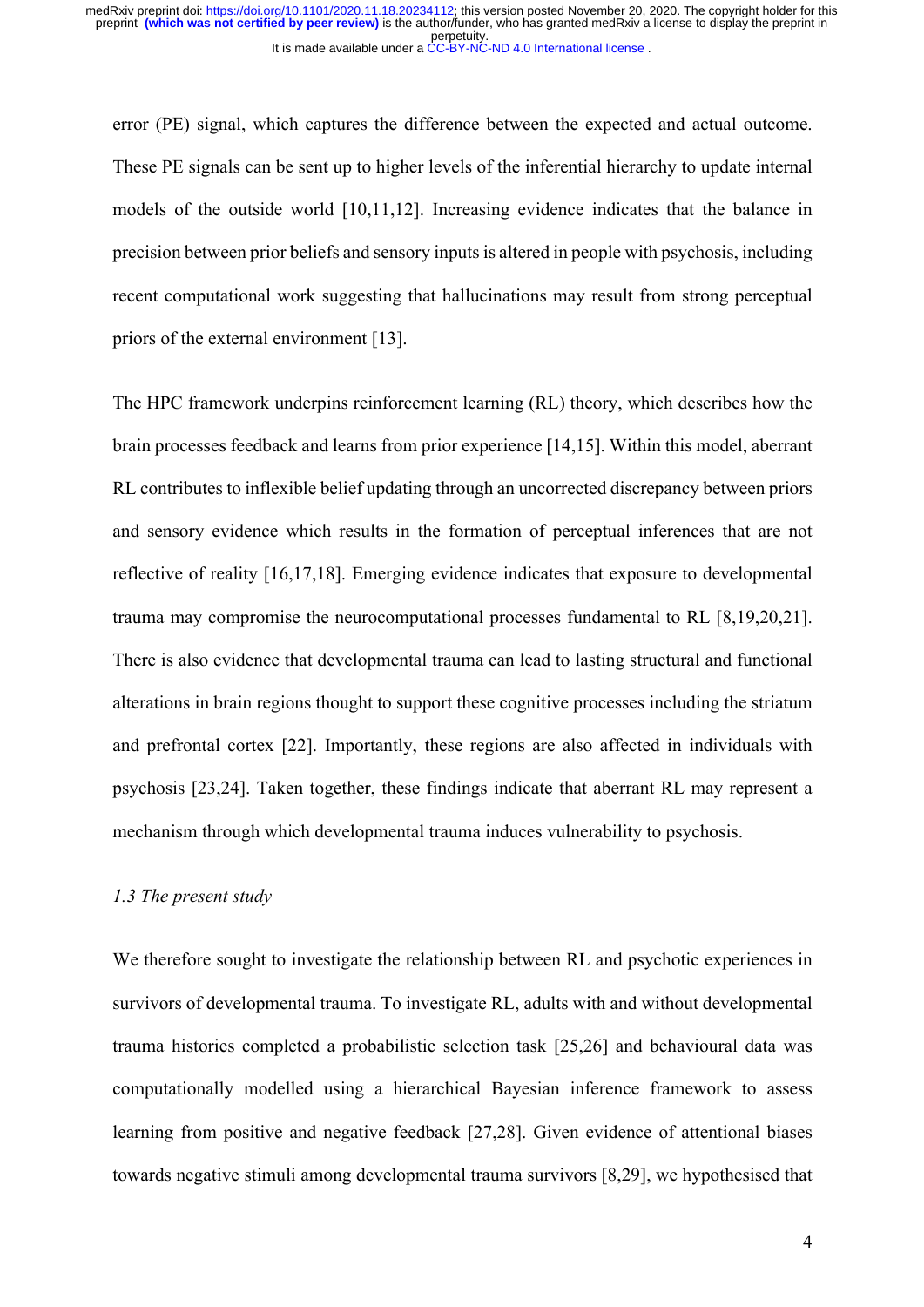the developmental trauma group would display impaired positive feedback ('Go') learning. In accordance with HPC accounts of psychosis [11,18], we also hypothesised that deficits in RL would, in part, account for the relationship between developmental trauma and psychotic experiences.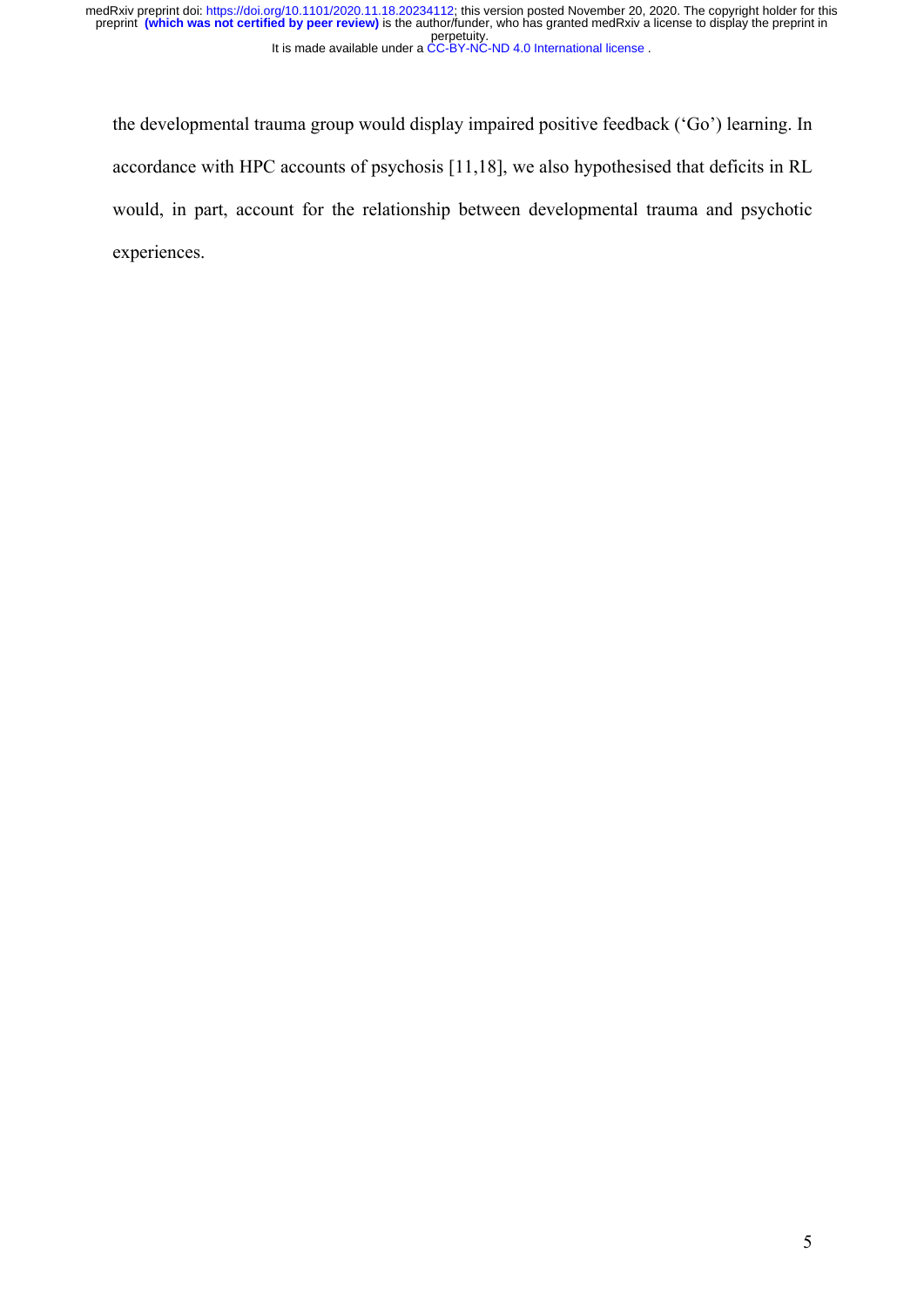## **2. MATERIALS AND METHODS**.

This study received ethical approval from the University College London (UCL) Research Ethics Committee (14317/001). All participants provided informed consent prior to participation.

## *2.1 Participants and procedure*

We recruited participants via online and social media advertising. Participant inclusion criteria were: (1) good physical health; (2) UK-based; (3) fluent in English; (4) age 18-65 years; (5) access to a computer to undergo the study; (6) ability to give informed consent. Self-reported present psychiatric diagnosis, present psychiatric medication use, and/or any past or current major medical condition led to exclusion from the study. Additional inclusion criteria based on self-reported exposure to developmental trauma is specified below. Participants completed a battery of clinical questionnaires and undertook a probabilistic selection task [25, 26] on a webbased interface, *www.gorilla.sc* [30], and were entered into a gift voucher prize draw (£50) for their participation.

#### *2.2 Measures*

# *2.2.1 Developmental trauma*

We assessed self-reported exposure to developmental trauma using the 25-item Childhood Trauma Questionnaire (CTQ) [31]. The CTQ is a widely used tool for developmental trauma with good psychometric properties in patients with psychosis (Cronbach's alpha=0.89; [32]), and measures five distinct subtypes of traumatic experiences before the age of 17: emotional abuse, physical abuse, sexual abuse, emotional neglect, and physical neglect (Supplementary Methods).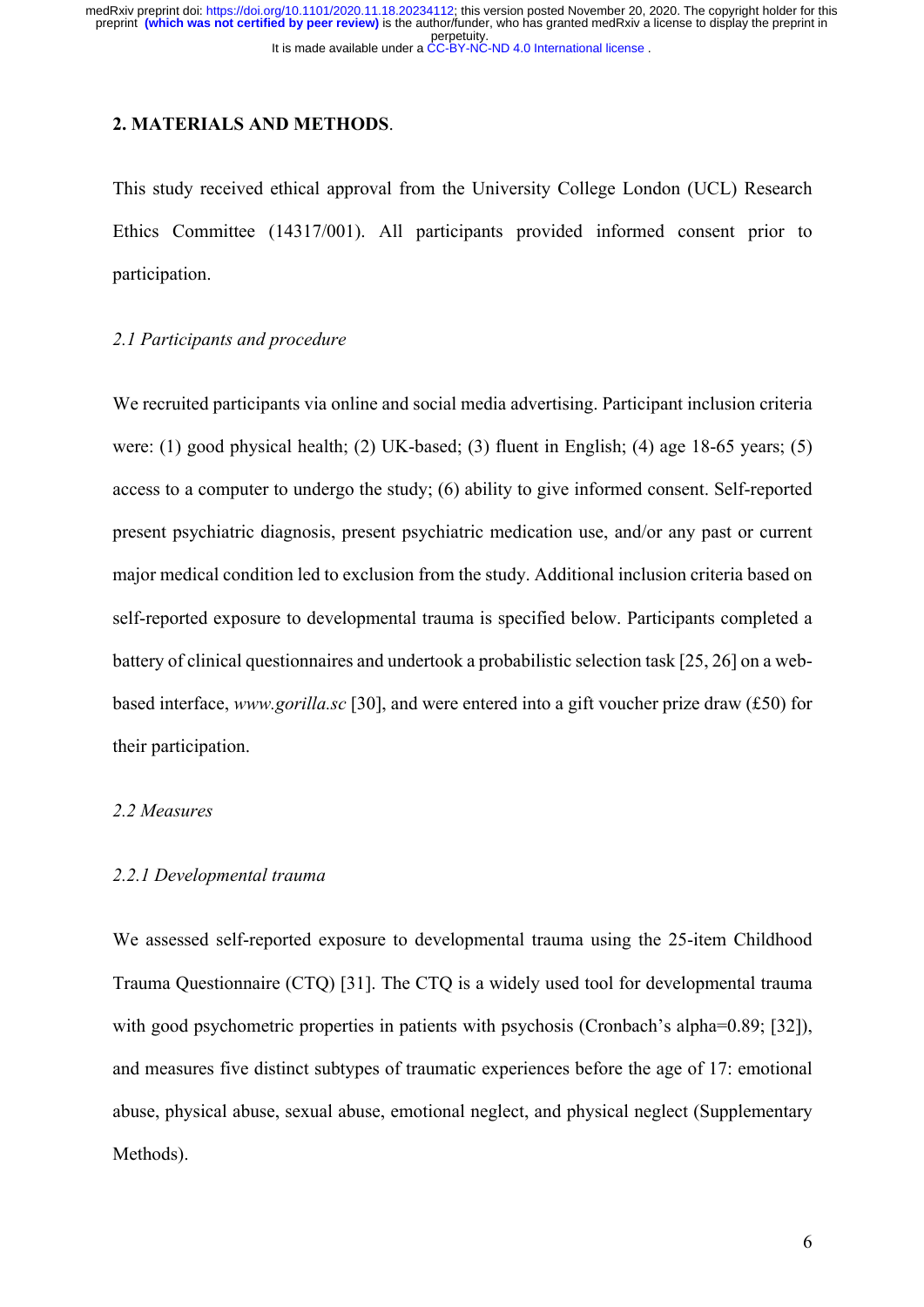For each item, participants were asked to gauge their responses on a Likert scale from 1 (never true) to 5 (very often true). Pre-defined threshold scores [31] were used to classify exposure to each trauma type (Supplementary Table S1). Inclusion criteria for the developmental trauma (DT+) group included at least moderate self-reported exposure to more than two types of trauma, and for the control (DT-) group, below moderate self-reported exposure to all five types of trauma (Supplementary Methods).

# *2.2.2 Psychotic experiences and psychosis proneness*

We assessed psychotic experiences using the 15-item Community Assessment of Psychic Experiences–Positive scale (CAPE-P15) [33]. The CAPE-P15 is a self-report questionnaire which assesses feelings of persecutory ideation, bizarre experiences, and perceptual abnormalities on a 4-point Likert scale  $(1 = never, 4 = nearly always)$  and been shown a reliable measure of recent psychotic-like experiences in the general population (Cronbach's alpha=0.79; [33]). Ultra-high risk for psychosis status was assessed using a pre-defined mean cut-off score of 1.47 [34].

We used the abridged Oxford-Liverpool Inventory of Feelings and Experiences (sO-LIFE) [35] as a measure of psychosis proneness (i.e. schizotypy). The 43-item sO-LIFE measures four dimensions; unusual experiences, cognitive disorganisation, introvertive anhedonia, and impulsive non-conformity, and has been demonstrated psychometrically reliable (Cronbach's alpha=0.62-0.80; [35]).

## *2.2.3 Confounding variables*

We examined potential demographic confounds including age, sex, ethnicity, educational attainment, smoking history, prior use of secondary care mental health services and/or psychiatric medication, and childhood socioeconomic status (SES) (Supplementary Methods).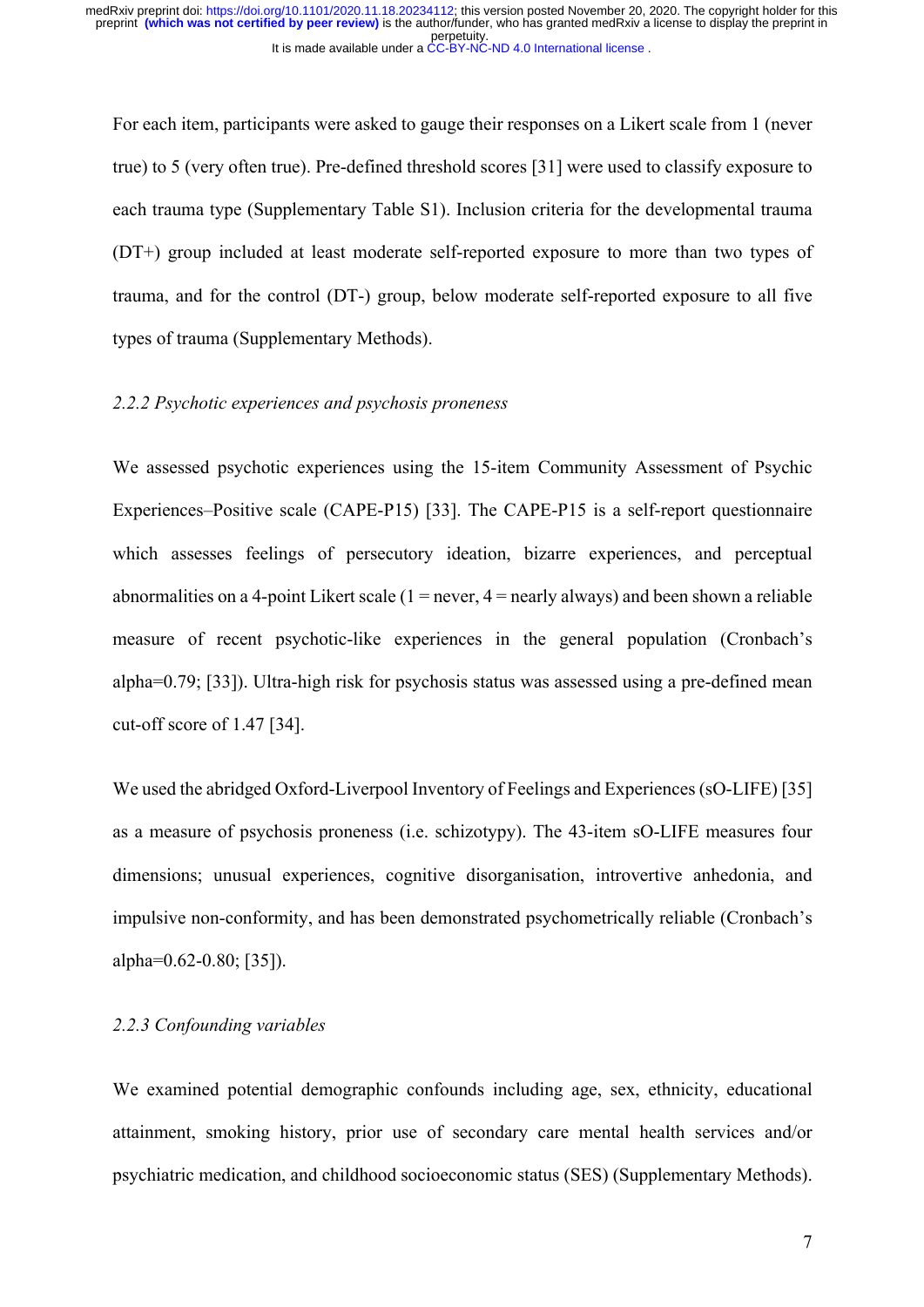We also used the Quick Inventory of Depressive Symptomatology (QIDS) [36] and the Spielberger State-Trait Anxiety Inventory (STAI) [37] to assess and control for depressive symptoms and anxiety respectively. Further assessment included screening for drug use via the Drug Abuse Screening Test (DAST-10) [38] and alcohol use via the Short Michigan Alcoholism Screening Test (SMAST) [39].

### *2.3 Probabilistic selection task*.

Participants completed a probabilistic selection task [25,26] consisting of two phases: a learning phase and a transfer phase (Figure 1). In the learning phase, participants were randomly presented with one of three different stimulus pairs on each trial (images of decks of cards; Figure 1) and were tasked with learning to select the most rewarded stimulus in each pair through prior choice and feedback. Participants received probabilistic feedback for winning (+1 point) or losing (0 points) choices; stimulus A was rewarded in 80% of AB pair trials while stimulus B was rewarded in the remaining 20% of AB trials; similarly 70% and 30% in CD pairs, and 60% and 40% in EF pairs (Figure 1). Participants completed three blocks of 60 trials (20 trials per stimulus pair) with the aim of scoring as many points as possible.

In the transfer phase, novel pairings of either stimulus A (AC/AD/AE/AF) or B (BC/BD/BE/BF), were presented without feedback to assess whether learning was better accomplished via positive feedback ('Go' learning), as indicated by choose-A performance, or negative feedback ('NoGo' learning), as indicated by avoid-B performance. In addition to the 32 test trials (four trials per stimulus pair), four further AB pairs were presented to ascertain acquired learning of the most marked contingencies. Participants who had failed to identify A as the more rewarding stimulus on less than 3 of the 4 pairings were excluded from analysis in the transfer phase.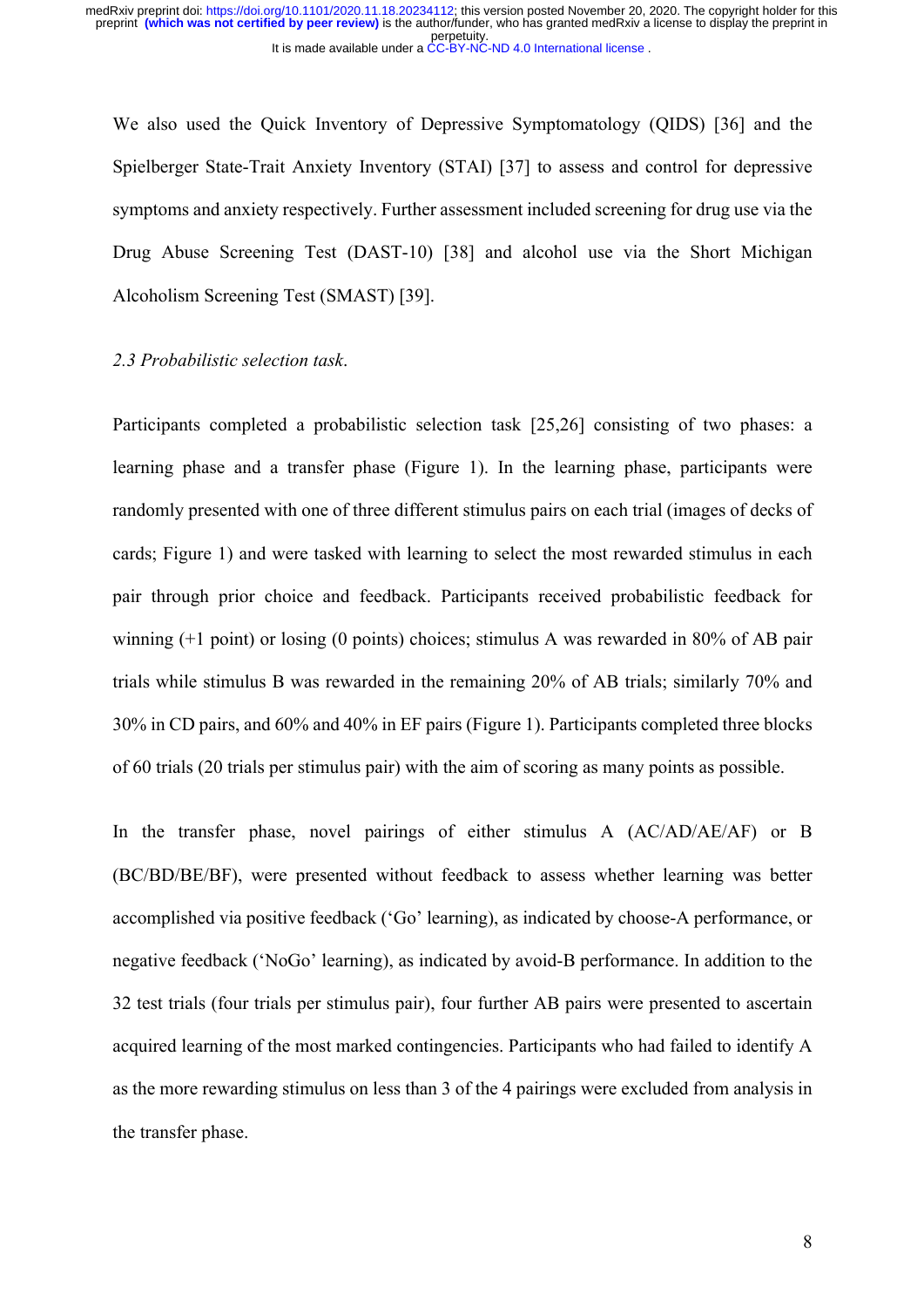

**Figure 1**: Experimental paradigm. In the learning phase (3 blocks of 60 trials), stimuli (decks of cards) were displayed for 4500ms, during which participants were asked to pick a card from one of the two decks with the aim of scoring as many points as possible. Feedback was presented for 1500ms. No feedback was provided if participants chose not to respond to a particular stimulus. In the transfer phase (32 test trials), novel stimulus combinations of either card A or card B were presented with a fixation cross displayed in place of feedback. Choosing A, the most rewarded stimulus is dependant on positive feedback-driven learning while avoiding B, the least rewarded stimulus, is indicative of negative feedback-driven learning.

#### 2.*4 Computational model*

We fit a hierarchical Bayesian Q-learning model [28] with learning phase behavioural data to model prediction-based learning on a trial-by-trial basis. The Q-learning gain/loss model [26,27] is a variation of the Q-learning RL algorithm [14] with three free parameters. Separate learning rate parameters for gain  $(a_G)$ , and loss  $(a_L)$  outcomes were used to determine learning from positive versus negative feedback, and an exploration-exploitation parameter (*β*) was used to assess deterministic choice behaviour (i.e. how much participants exploited differences in stimulus contingencies). In a hierarchical Bayesian framework, individual and group parameter distributions were simultaneously fit to assess acquired learning [28,41]. Further detail of the model is presented in the Supplementary Information.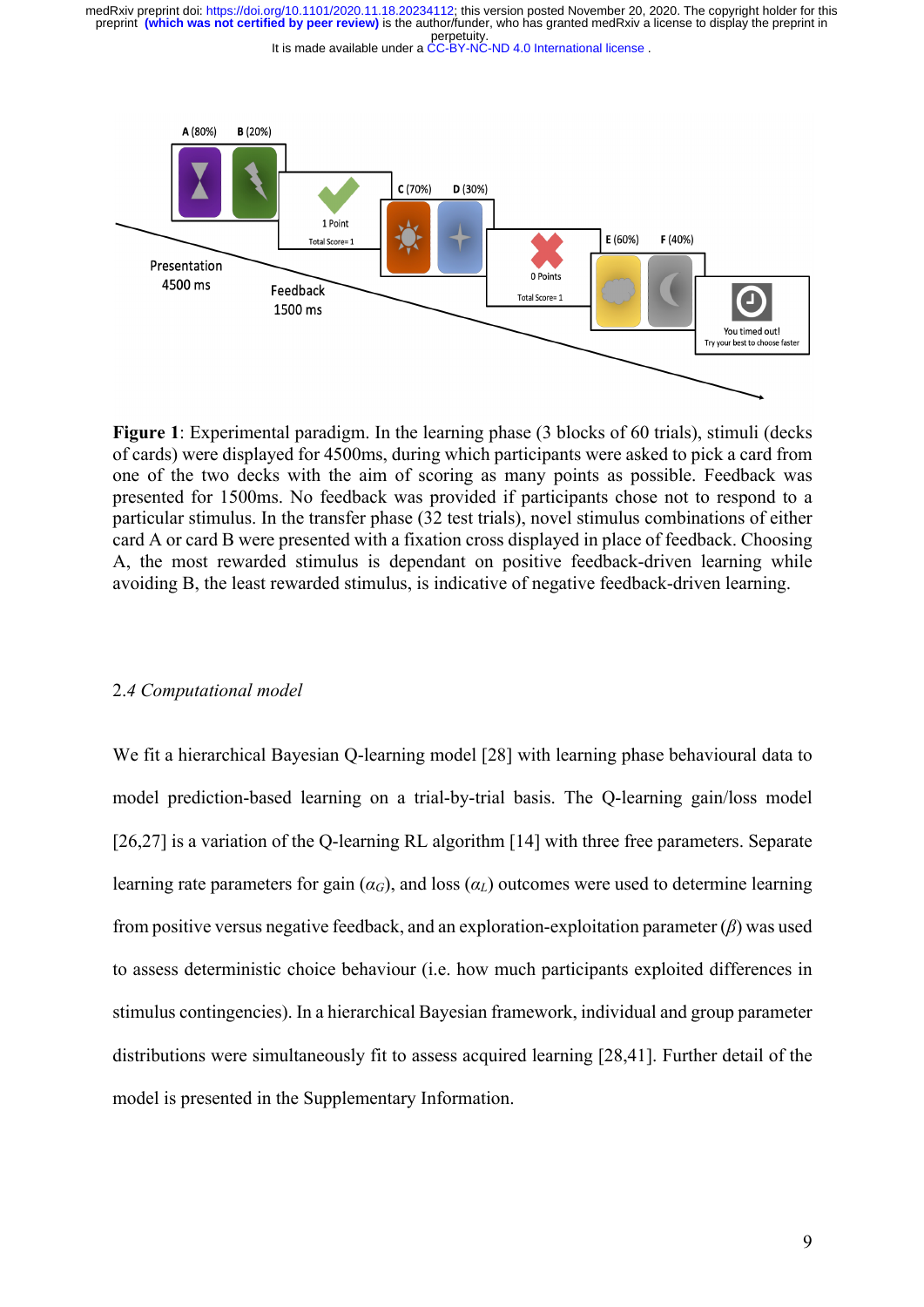## *2.5 Statistical analyses*

Statistical analyses were conducted using SPSS version 26 (IBM Corp., Armonk, N.Y.) and RStudio (version 1.2.5033). Statistical significance was referenced at *p*<0.05 (two-tailed) for all tests. Independent sample *t*-tests and  $\chi^2$  tests were used to investigate whether potential confounding clinico-demographic variables reported to impact RL were also associated with exposure to developmental trauma in our sample.

First, we assessed associations between developmental trauma and psychotic experiences and schizotypy. Hierarchical multiple regression analyses were conducted to examine whether exposure to developmental trauma (DT+ vs DT-) significantly predicted psychotic experiences and schizotypy scores after adjusting for candidate confounds (Supplementary Methods).

Second, we examined the effects of developmental trauma on behavioural performance in the learning phase using repeated measures analyses of variance (ANOVAs) with block and reward contingency pair (AB/CD/EF) as within-subjects factors and group (DT+/DT-) as a betweensubjects factor. Appropriate *post hoc* tests were conducted to compare average stimulusspecific block performance between groups. The hierarchical Bayesian Q-learning gain/loss model was implemented using the *hBayesDM* R package version 1.0.2 [41] and a confirmatory model-fit assessment was conducted (Supplementary Methods). Bayes Factor analyses and frequentist analyses (*t*-tests) were performed to compare posterior distributions of modelled group-level parameters. Statistical significance was also inferred if compared highest density intervals (HDI) did not overlap 0 [41]. Cohen's *d* effect sizes were calculated to characterise inter-group differences in behavioural measures and Pearson correlation analyses were performed to assess relationships between task performance, psychotic experiences and schizotypy.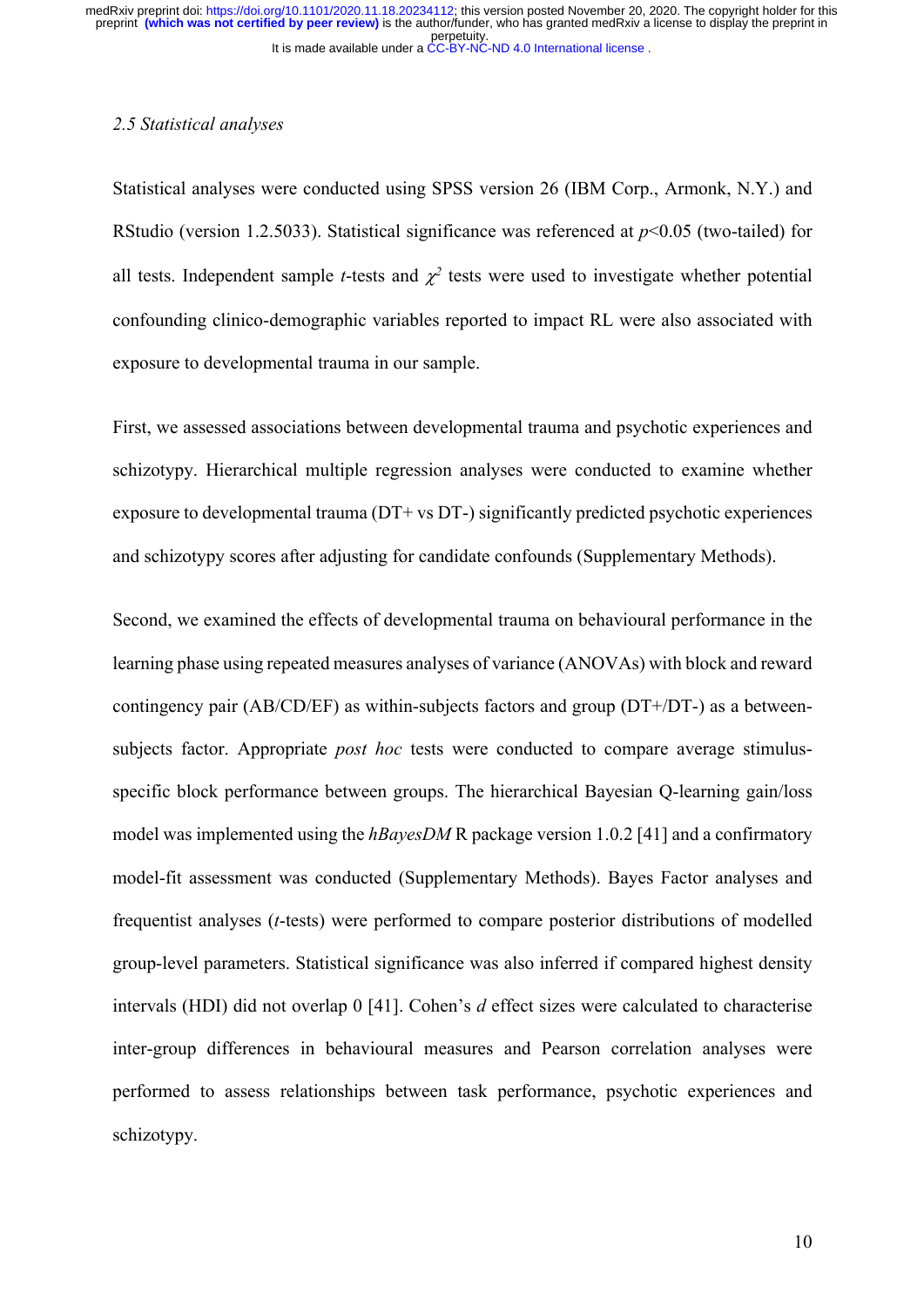Finally, we conducted mediation analyses to investigate whether RL mediated the effect of developmental trauma on psychotic experiences using the Hayes PROCESS macro for SPSS (version 3.4) [42]. Effect sizes were computed using 10,000 bootstrap samples and mediation was deemed as significant if 0 was not contained within the 95% bootstrap confidence interval for an indirect effect.

## *2.6 Sample size and power analyses*

A priori power calculations were conducted using G\*Power (version 3.1.9.5) [43] to guide recruitment. In order to compare differences in clinical scores between DT+ and DTpopulations, a minimum sample size of 86 participants per group was required to achieve 90% power, evaluated at an alpha level of 0.05 and an estimated moderate effect size (Cohen's *d*=0.50) [44]. In order to examine the relationship between psychotic experiences and performance in the reward task, a minimum sample size of 88 participants was required to achieve 90% power evaluated at an alpha level of 0.05 and an estimated moderate critical effect size (*r*=0.3) [44].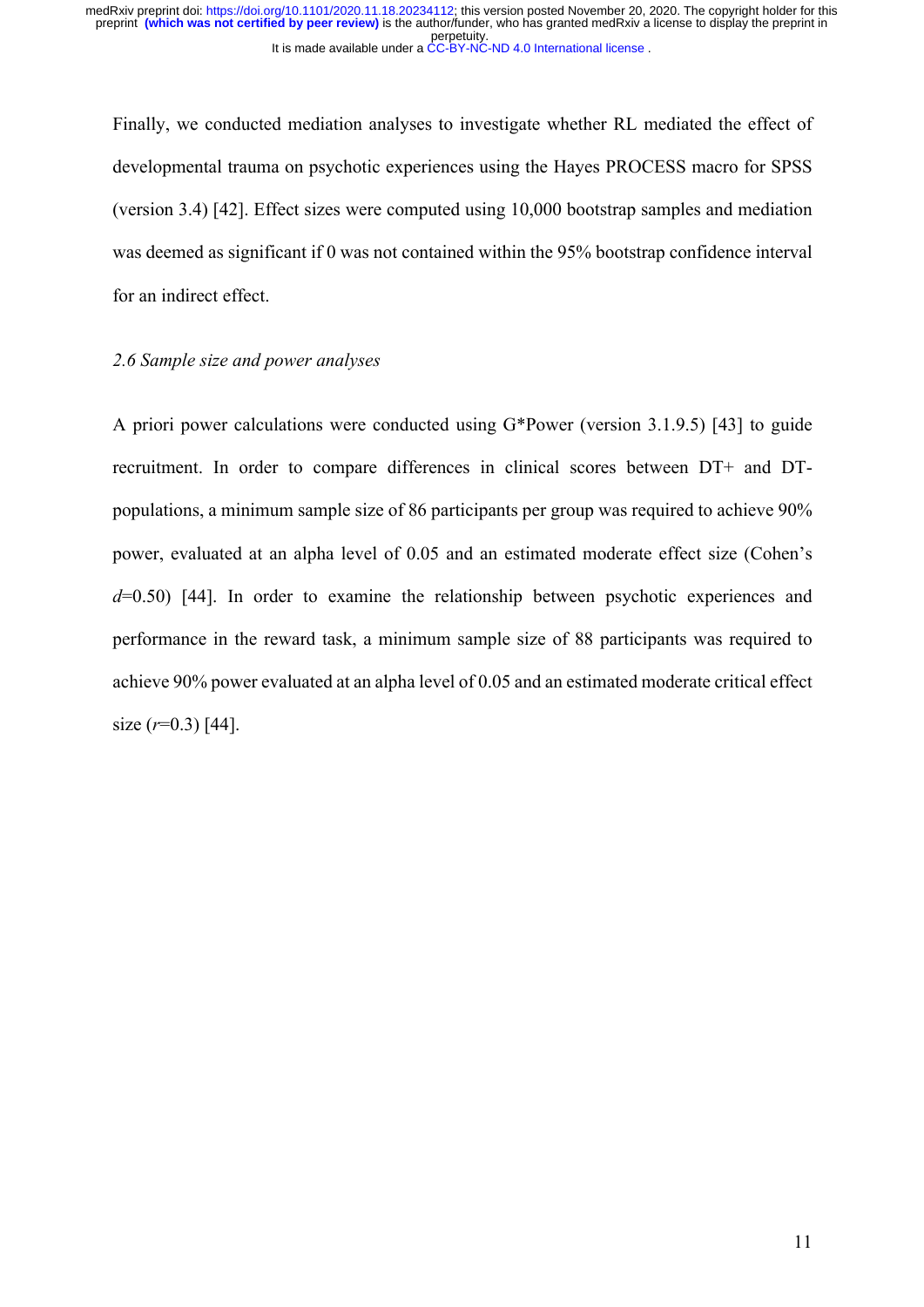## **3. RESULTS**

#### *3.1 Participant characteristics and clinical scores*

Two hundred participants were recruited with 115 assigned to the DT+ group and 85 to the DT- group. Participant demographics and CTQ scores are displayed in Table 1. Age, sex, and ethnicity did not differ significantly between DT+ and DT- groups. Participants in the DT+ group were more likely to come from a lower childhood socioeconomic position, have a lower educational attainment, smoke tobacco, and were more likely to report prior access to mental health services and psychiatric medication use compared to those in the DT- group (Table 1). The DT+ group also scored significantly higher than the DT- group on measures of drug use (DAST-10), alcohol use (SMAST), anxiety (STAI), and depressive symptoms (QIDS) (Table 2). Mean CTQ scores differed between groups across all subscales (*p*<0.001; Supplementary Figure S1).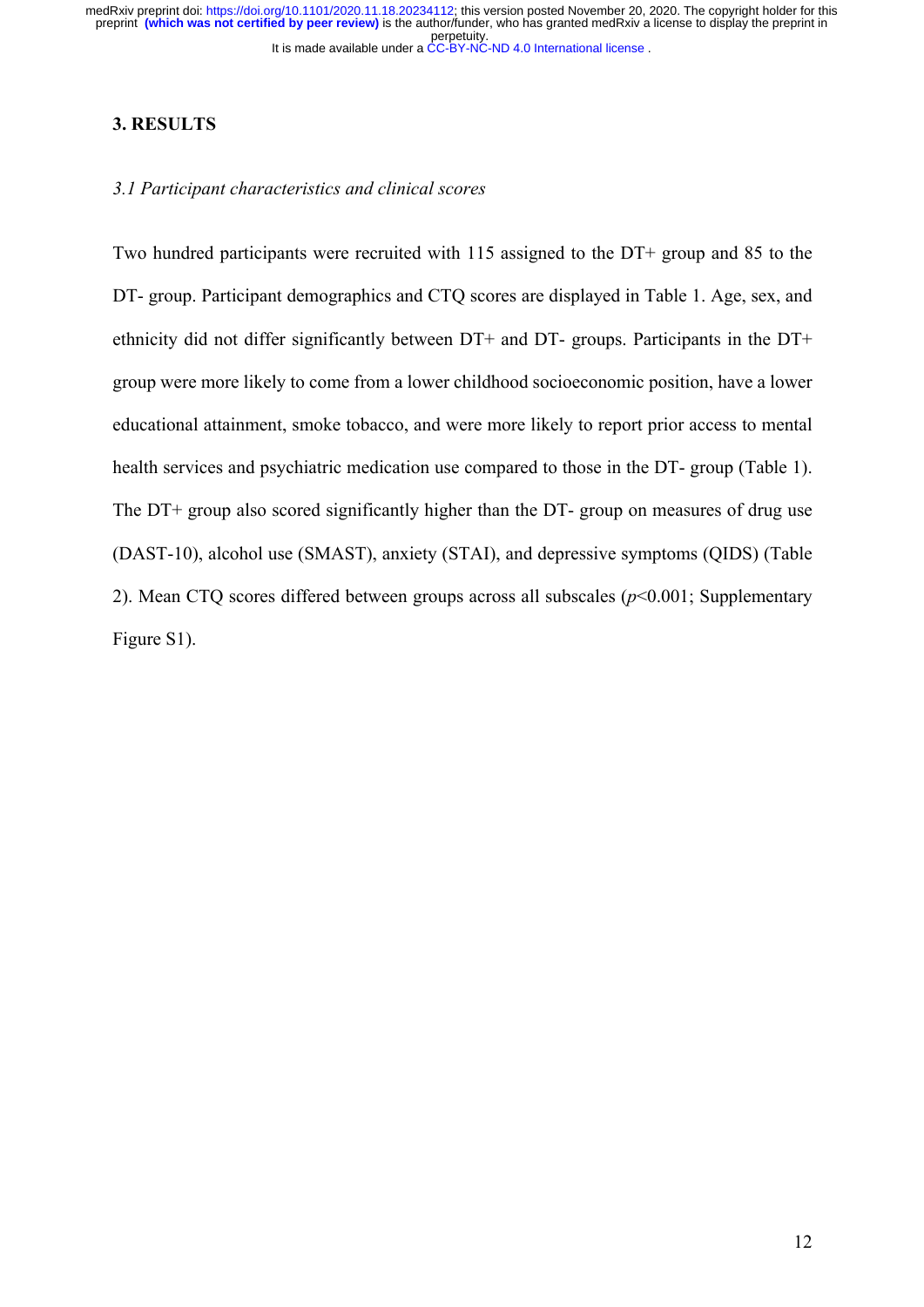perpetuity. medRxiv preprint doi: [https://doi.org/10.1101/2020.11.18.20234112;](https://doi.org/10.1101/2020.11.18.20234112) this version posted November 20, 2020. The copyright holder for this<br>preprint (which was not certified by peer review) is the author/funder, who has grante

It is made available under a [CC-BY-NC-ND 4.0 International license](http://creativecommons.org/licenses/by-nc-nd/4.0/) .

| Sample characteristic                           | $DT+(n=115)$ | DT- $(n=85)$  | $\boldsymbol{p}$     |
|-------------------------------------------------|--------------|---------------|----------------------|
| Age (years), mean (SD)                          | 38.9 (12.8)  | 36.9(13.4)    | $0.28^{a}$           |
| Sex, $n$ (%)                                    |              |               |                      |
| Female                                          | 63 (54.8%)   | 51 $(60.0\%)$ | $0.46^{\rm b}$       |
| Male                                            | 52 (45.2%)   | 34 $(40\%)$   |                      |
| Ethnicity <sup>c</sup> , $n$ (%)                |              |               |                      |
| White British                                   | 96 (83.5%)   | 65(86.5%)     | $0.48^{b}$           |
| Asian                                           | $4(3.5\%)$   | $7(8.2\%)$    |                      |
| Mixed                                           | $1(0.9\%)$   | $1(1.2\%)$    |                      |
| Other                                           | $14(12.2\%)$ | $12(14.1\%)$  |                      |
| Educational attainment, $n$ (%)                 |              |               |                      |
| Degree level or above                           | 56 (48.7%)   | 64 (75.3%)    | $\leq 0.001^{\rm b}$ |
| Childhood SES <sup>d</sup> , $n$ (%)            |              |               |                      |
| High                                            | 38 (33.0%)   | 57 (61.7%)    | $\leq 0.001^{\rm b}$ |
| Intermediate                                    | $22(19.1\%)$ | $13(15.3\%)$  |                      |
| Low                                             | 55 (47.8%)   | 15 (17.6%)    |                      |
| Prior access to mental health services, $n$ (%) | 96 (83.5%)   | 41 (48.2%)    | $\leq 0.001^{\rm b}$ |
| Past psychiatric medication use, $n$ (%)        | $61(53.0\%)$ | $22(25.9\%)$  | $\leq 0.001^{\rm b}$ |
| Tobacco smokers <sup>e</sup> , $n$ (%)          | 49 (42.6%)   | $23(27.1\%)$  | 0.024 <sup>b</sup>   |
| CTQ score, mean (SD)                            | 74.9 (15.1)  | 31.5(5.0)     | $\leq 0.001^a$       |

## **Table 1**. Participant characteristics and demographic variables

*Abbreviations:* CTQ, Childhood Trauma Questionnaire; DAST-10, Drug Abuse Screening Test; SD, standard deviation; SES, socioeconomic status.

a Independent-samples *t*-test.

 $\frac{b}{\chi^2}$  test.<br><sup>c</sup> Ethnicity was dichotomised (White British vs ethnic minority) for group comparison.

<sup>d</sup> Childhood SES was assessed by proxy measure of parental/guardian occupation (Supplementary Methods).

<sup>e</sup> Defined as a minimum of weekly tobacco smoking.

#### *3.2 Psychotic experiences and psychosis proneness*

Participants in the DT+ group had significantly higher sO-LIFE and CAPE-P15 scores across all subscales (Table 2). After adjusting for demographic variables (age, sex, ethnicity, educational attainment, childhood SES, prior access to mental health services, prior psychiatric medication use, and tobacco smoking) and clinical variables (DAST-10, SMAST, QIDS, STAI), exposure to developmental trauma predicted CAPE-P15 score (adjusted  $R^2$ =0.41,  $R^2$ change=0.03, *F* change<sub>d</sub>=8.46<sub>1,186</sub>, *p*=0.004) and sO-LIFE score (adjusted R<sup>2</sup>=0.49, R<sup>2</sup> change=0.03, *F* change<sub>d</sub> $\epsilon$ =7.42<sub>1,186</sub>, *p*=0.007). Exposure to developmental trauma was also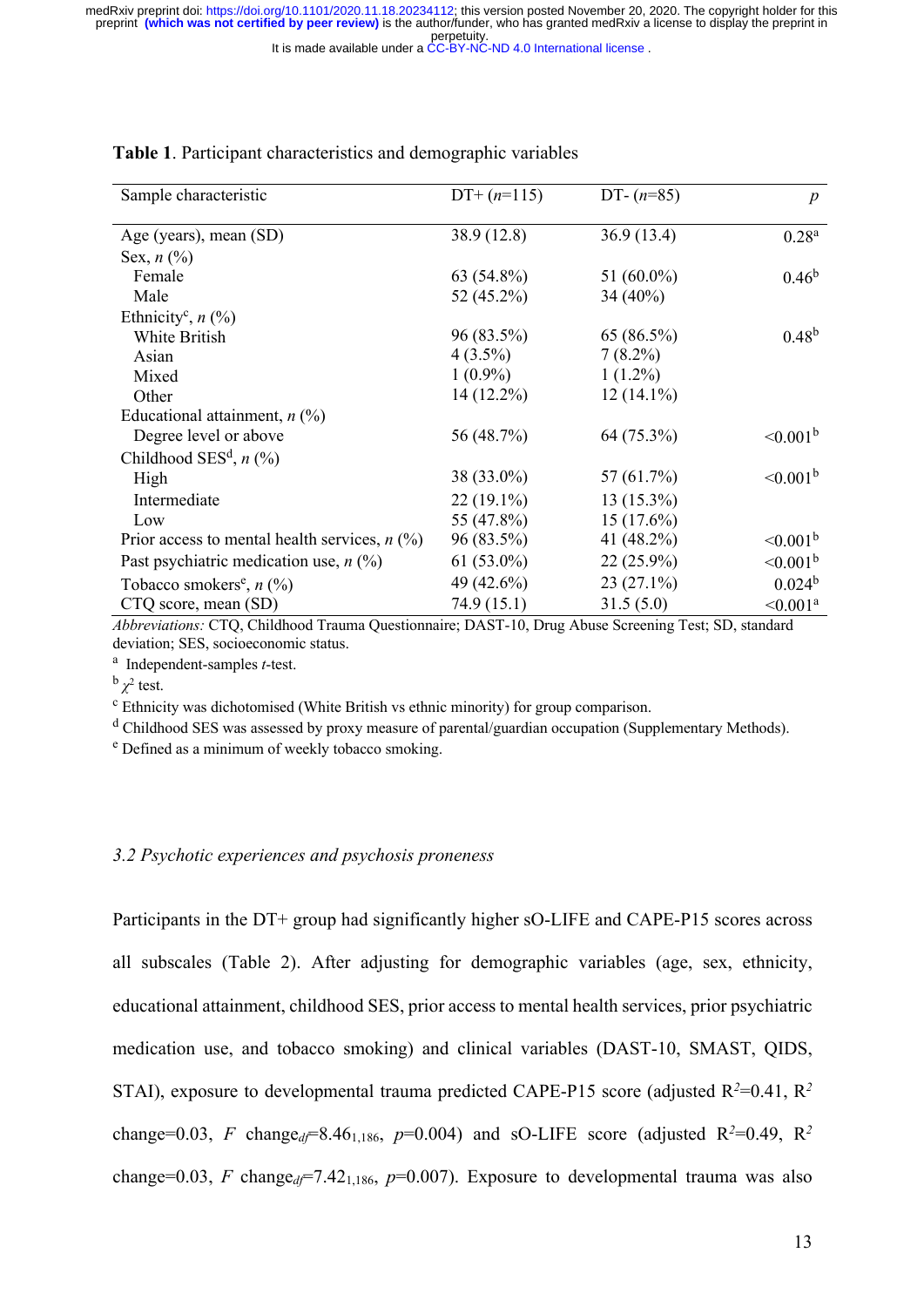associated with increased odds of ultra-high risk status for psychosis at the trend level (82 [71.3%] vs 19 [22.4%]; adjusted OR, 2.47; 95% CI, 0.99–6.12; *p*=0.052), adjusting for confounds. Detail of the model used, and associated findings are presented in the Supplementary Data.

| <b>Table 2.</b> Clinical variables and subclinical scores |  |
|-----------------------------------------------------------|--|
|-----------------------------------------------------------|--|

| Clinical variable        | $DT+(n=115)$ | DT- $(n=85)$ | ES $(d)^b$<br>$p^{\,a}$            |
|--------------------------|--------------|--------------|------------------------------------|
|                          | Mean $(SD)$  |              |                                    |
| DAST-10                  | 1.3(2.1)     | 0.7(0.9)     | 0.338<br>$0.014^c$                 |
| <b>SMAST</b>             | 1.6(2.4)     | 0.6(1.0)     | 0.538<br>$< 0.001$ <sup>c</sup>    |
| <b>STAI</b>              | 108.5(23.5)  | 76.9 (23.4)  | 1.347<br>< 0.001                   |
| <b>QIDS</b>              | 14.2(5.9)    | 6.4(4.7)     | 1.464<br>$\leq 0.001$ °            |
| sO-LIFE                  |              |              |                                    |
| Unusual experiences      | 5.3(3.3)     | 2.1(2.2)     | 1.133<br>$\leq 0.001$ <sup>c</sup> |
| Cognitive dissociation   | 7.5(3.3)     | 3.8(3.3)     | 1.100<br>< 0.001                   |
| Introvertive anhedonia   | 5.2(1.5)     | 4.7(1.4)     | 0.019<br>0.340                     |
| Impulsive nonconformity  | 5.4(1.9)     | 4.4(1.8)     | 0.572<br>< 0.001                   |
| Total                    | 23.3(7.3)    | 15.0(6.1)    | 1.246<br>$< 0.001$ <sup>c</sup>    |
| CAPE-P15                 |              |              |                                    |
| Persecutory ideation     | 12.4(3.0)    | 8.8(2.3)     | 1.333<br>$\leq 0.001$ <sup>c</sup> |
| Bizarre experiences      | 10.3(3.6)    | 8.2(1.9)     | 0.700<br>$< 0.001$ c               |
| Perceptual abnormalities | 4.0(1.6)     | 3.4(0.7)     | 0.512<br>$\leq 0.001$ °            |
| Total                    | 26.7(7.0)    | 20.4(4.1)    | 1.091<br>$< 0.001$ <sup>c</sup>    |

*Abbreviations:* CAPE-P15, Community Assessment of Psychic Experiences-Positive Scale; DAST-10, Drug Abuse Screening Test; ES, effect size; QIDS, Quick Inventory of Depressive Symptomatology; SD, standard deviation; sO-LIFE, Oxford-Liverpool Inventory of Feelings and Experiences short version; SMAST, Short Michigan Alcoholism Screening Test; STAI, State-Trait Anxiety Inventory.

<sup>a</sup> Independent-samples *t*-tests conducted with Welch's correction applied where the assumption of homogeneity of variance was violated.

<sup>b</sup> Cohen's d index of effect size.

c Welch's t-test applied.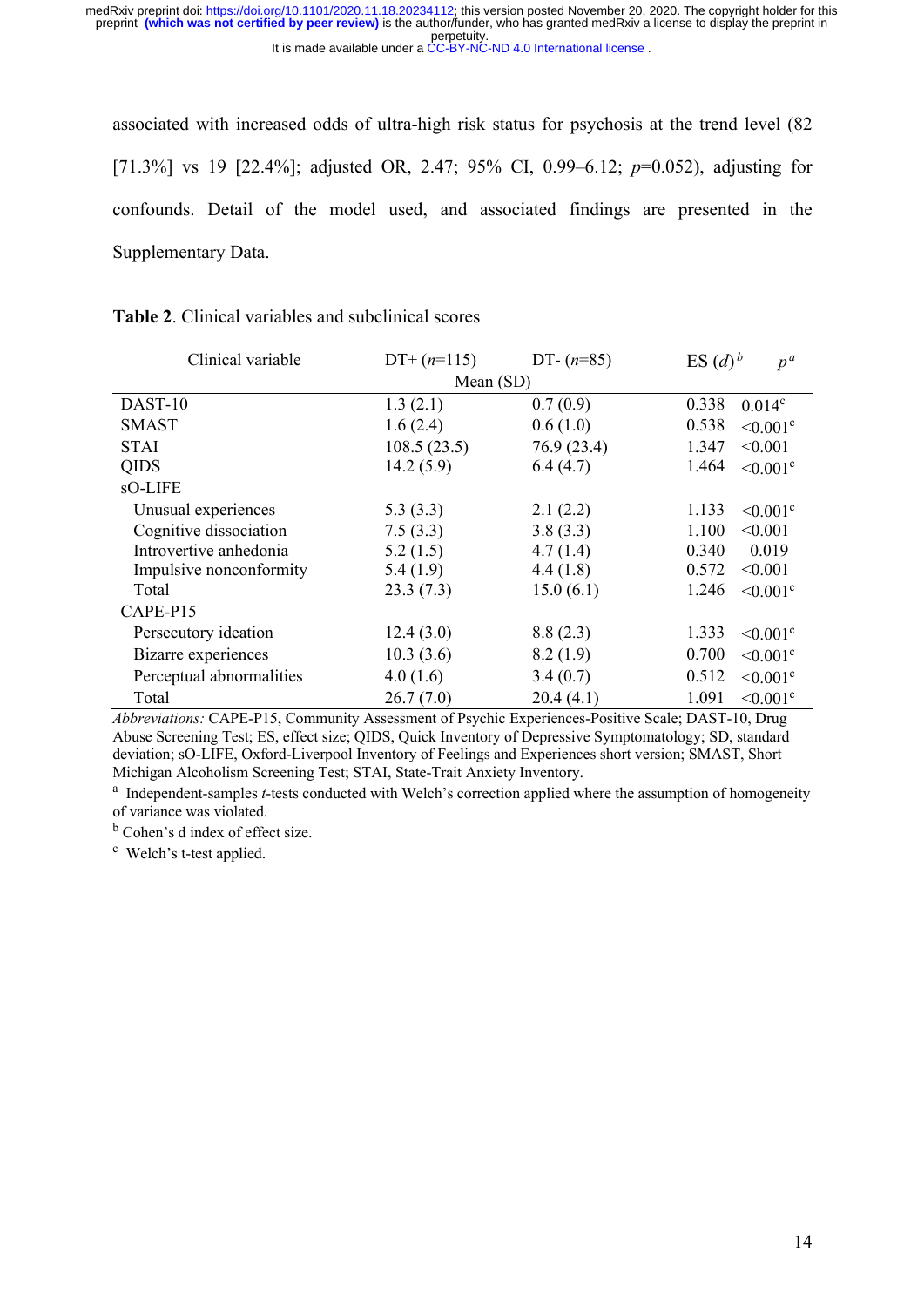## *3.3 Learning of reward contingencies*

As 109 participants demonstrated below-chance behaviour, only participants who had scored ≥50% of available points were included in the analysis (DT+ *n*=50, DT- *n*=41). *Post hoc* tests revealed no difference in the proportion of DT+/DT- participants excluded  $(\chi^2 (1, n=91)=0.4,$ *p>*0.5), nor group differences in CAPE-P15 or sO-LIFE scores between participants who were included and excluded (*p*>0.6).

Analysis of acquisition performance during the probabilistic learning task using a repeated measures ANOVA showed a significant main effect of group  $(F_d = 6.29189, p = 0.014)$ , with the DT+ group demonstrating poorer task performance compared to the DT- group. A significant group  $\times$  reward contingency interaction ( $F<sub>d</sub>F$ =3.81<sub>2,178</sub>; *p*=0.026) was also observed. Further analysis of this interaction with planned comparisons showed that the DT+ participants were less likely to discriminate between the easiest and hardest pairs compared to controls; AB  $(t_d = 2.57_{89}, p=0.012, d=0.54)$  and EF  $(t_d = 2.11_{89}, p=0.014, d=0.45)$ , with no significant difference in total proportion of CD choices ( $t_d$ = -1.59<sub>89</sub>, p=0.116, d=0.33) (Figure 2A). These group differences in behaviour remained significant after accounting for age, sex, ethnicity, and education.

Whilst we did not observe a significant group  $\times$  block interaction ( $F<sub>d</sub>$ =1.31<sub>2,178</sub>; *p*=0.275), DT+ tended to perform worse that controls in block 1 ( $t<sub>df</sub>=1.79$ <sub>89</sub>,  $p=0.077$ ,  $d=0.37$ ) and significantly worse in block 2 ( $t_d$ =2.72<sub>89</sub>, p=0.008, d=0.56) (Figure 2B). In block 3 there was no difference in total performance between groups  $(t_d$ =0.74<sub>89</sub>,  $p$ =0.459,  $d$ =0.16) (Figure 2B), suggesting that participants with exposure to developmental trauma demonstrated slower contingency learning compared to the controls. Stimulus-specific block performance is presented in Supplementary Figure 2.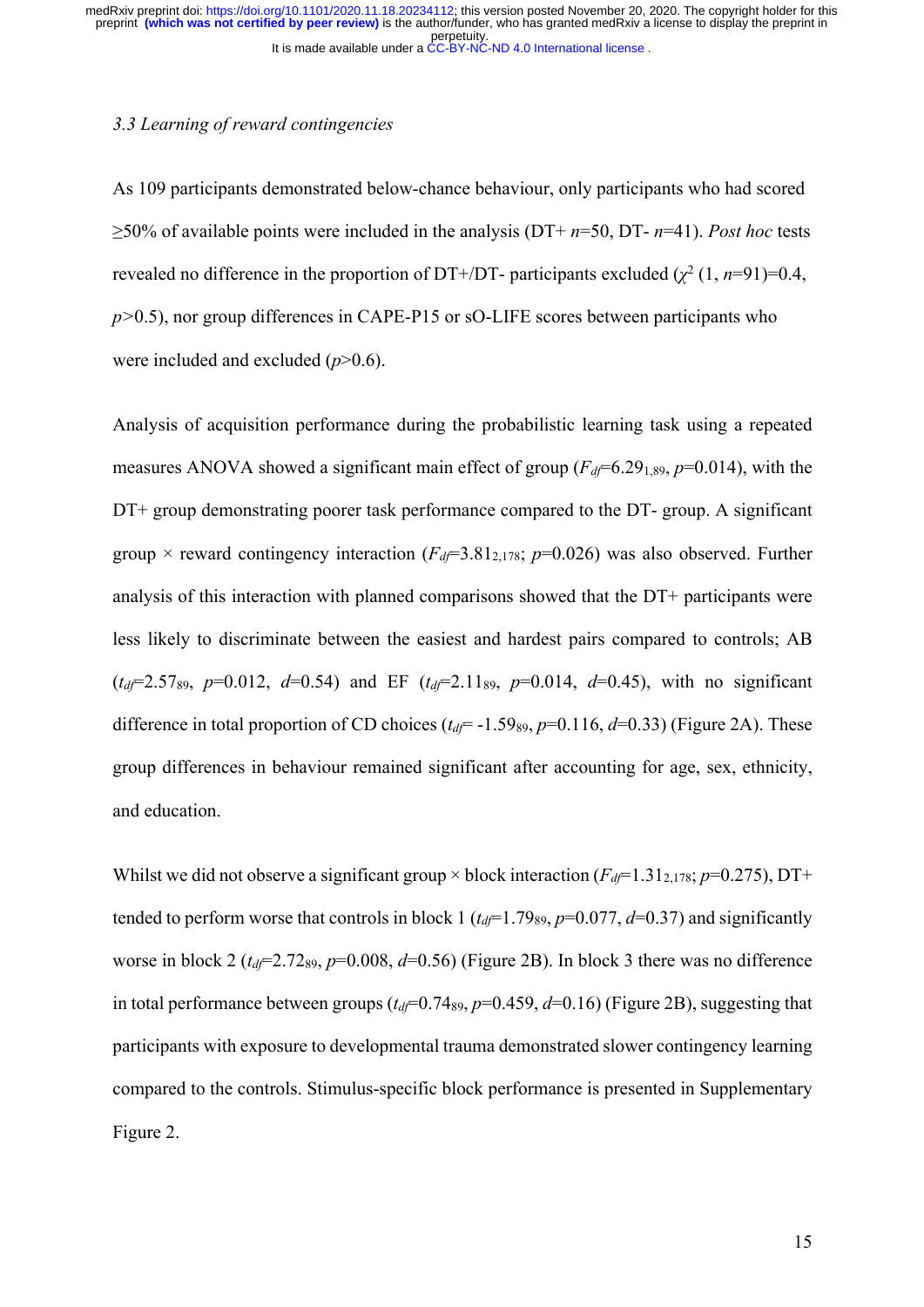perpetuity. preprint **(which was not certified by peer review)** is the author/funder, who has granted medRxiv a license to display the preprint in medRxiv preprint doi: [https://doi.org/10.1101/2020.11.18.20234112;](https://doi.org/10.1101/2020.11.18.20234112) this version posted November 20, 2020. The copyright holder for this

It is made available under a [CC-BY-NC-ND 4.0 International license](http://creativecommons.org/licenses/by-nc-nd/4.0/) .



**Figure 2:** Average proportion of high-probability choices in the acquisition phase per group. (A) Stimulus-specific performance. (B) Performance by block. In both panels, error bars reflect SEM for DT+ (green) and DT- (orange) groups.  $*_{p}$  < 0.05,  $*_{p}$  < 0.01.

## *3.4 Transfer performance*

A substantial number of participants (31 out of 91 total) failed to demonstrate acquired learning of the most marked contingencies, by identifying A as the more rewarding stimulus in at least 3 out of 4 AB test trials, precluding analysis of transfer performance. As such, results from the transfer phase are reported in the Supplement.

#### *3.5 Computational model*

The model displayed high chain convergence to the target stationary distribution, indicated by mean Rhat values of 1.00 for all parameters, and manual examination of trace plots (Supplementary Figure S4). Model fit assessment also confirmed the Q learning gain/loss model best fit the learning phase data over compared models (Supplementary Table 2); however, loss learning rate parameters were diminished as some participants showed no appreciable learning from negative feedback (Table 3) and were therefore not analysed. DT+ participants demonstrated lower gain learning rates (Table 3; 95% HDI (-0.27, -0.01);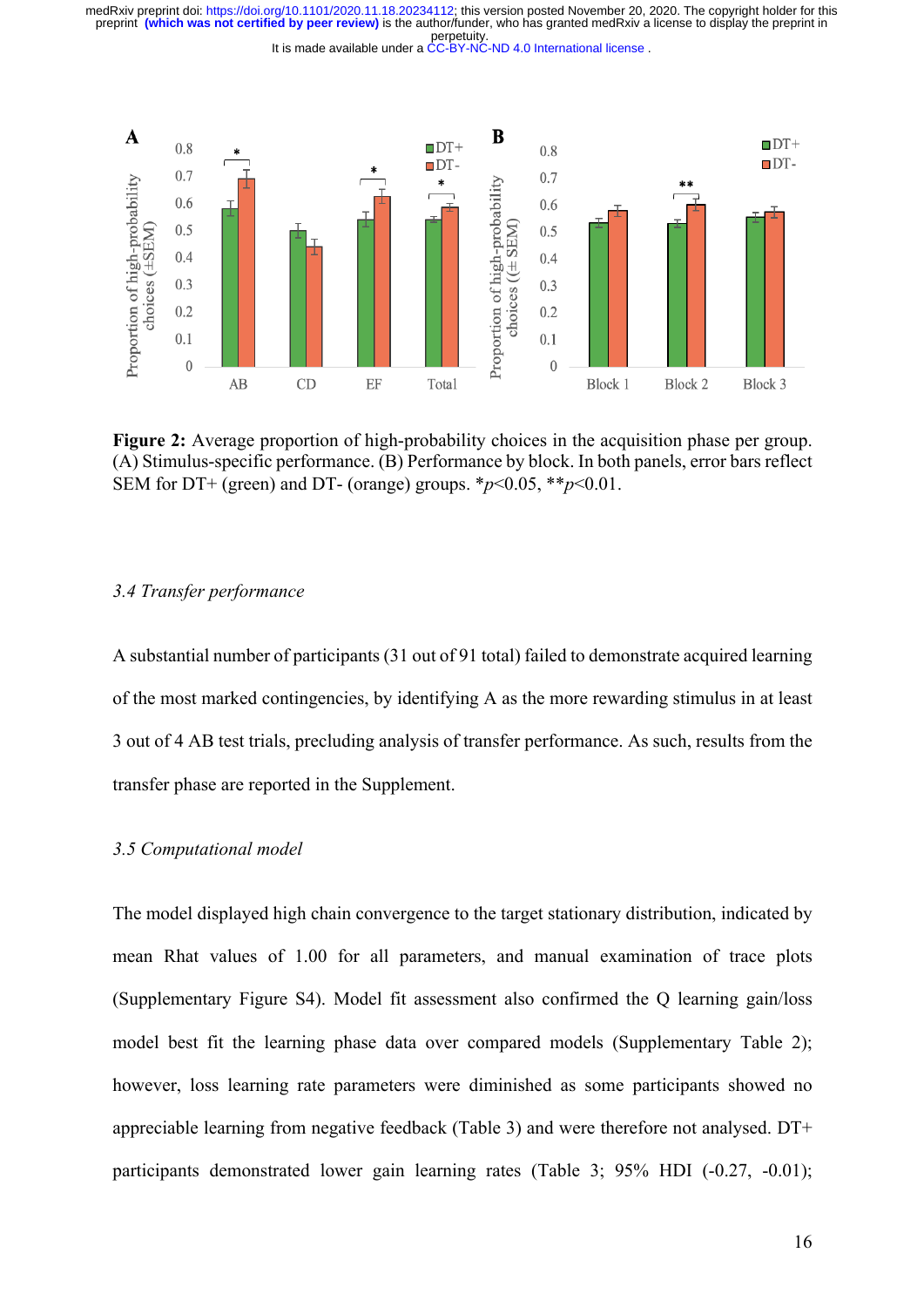$t_d$ =4.95<sub>89</sub>,  $p$ <0.001,  $d$ =1.01), denoting reduced learning from positive outcomes. There was no difference in exploration-exploitation parameter values across groups (95% HDI (-1.37, 0.83);  $t_d$ =0.53<sub>89</sub>, p=0.600, d=0.15), indicating that group differences in learning were not due to differences in the balance between random versus deterministic approaches to trials. Supporting Bayes Factor analyses and group-level parameter posterior distributions are presented in the Supplement.

|                       | $DT+(n=50)$         | DT- $(n=41)$        |  |
|-----------------------|---------------------|---------------------|--|
| Parameter             | Mean $(95\%$ HDI)   | Mean $(95\%$ HDI)   |  |
| $\alpha_G$            | 0.13(0.01, 0.17)    | 0.27(0.13, 0.32)    |  |
| $\alpha$ <sub>L</sub> | 0.001(0.000, 0.002) | 0.001(0.000, 0.002) |  |
|                       | 1.89(0.64, 2.49)    | 2.05(1.26, 2.26)    |  |

**Table 3**. Group learning parameters and highest density intervals (HDIs)

#### *3.5 Bivariate relationships between characterising variables and behavioural measures*

There was a significant negative correlation between learning phase performance (proportion of higher-probability choices) and CAPE-P15 score  $(r= -0.26, p=0.034)$ . Learning phase performance tended to be negatively associated with sO-LIFE ( $r=$  -0.22,  $p=$  0.062). Exploratory analyses revealed a trend level negative correlation between gain learning rate and CAPE-P15 score (*r*= -0.22, *p*=0.067).

## *3.6 Mediation analyses*

The mediation analysis testing whether RL mediates developmental trauma in predicting psychotic experiences is shown in Figure 3. In unadjusted models, contingency learning, as measured by the total proportion of high-probability stimulus choices in the learning phase, mediated the association between developmental trauma and total CAPE-P15 score (indirect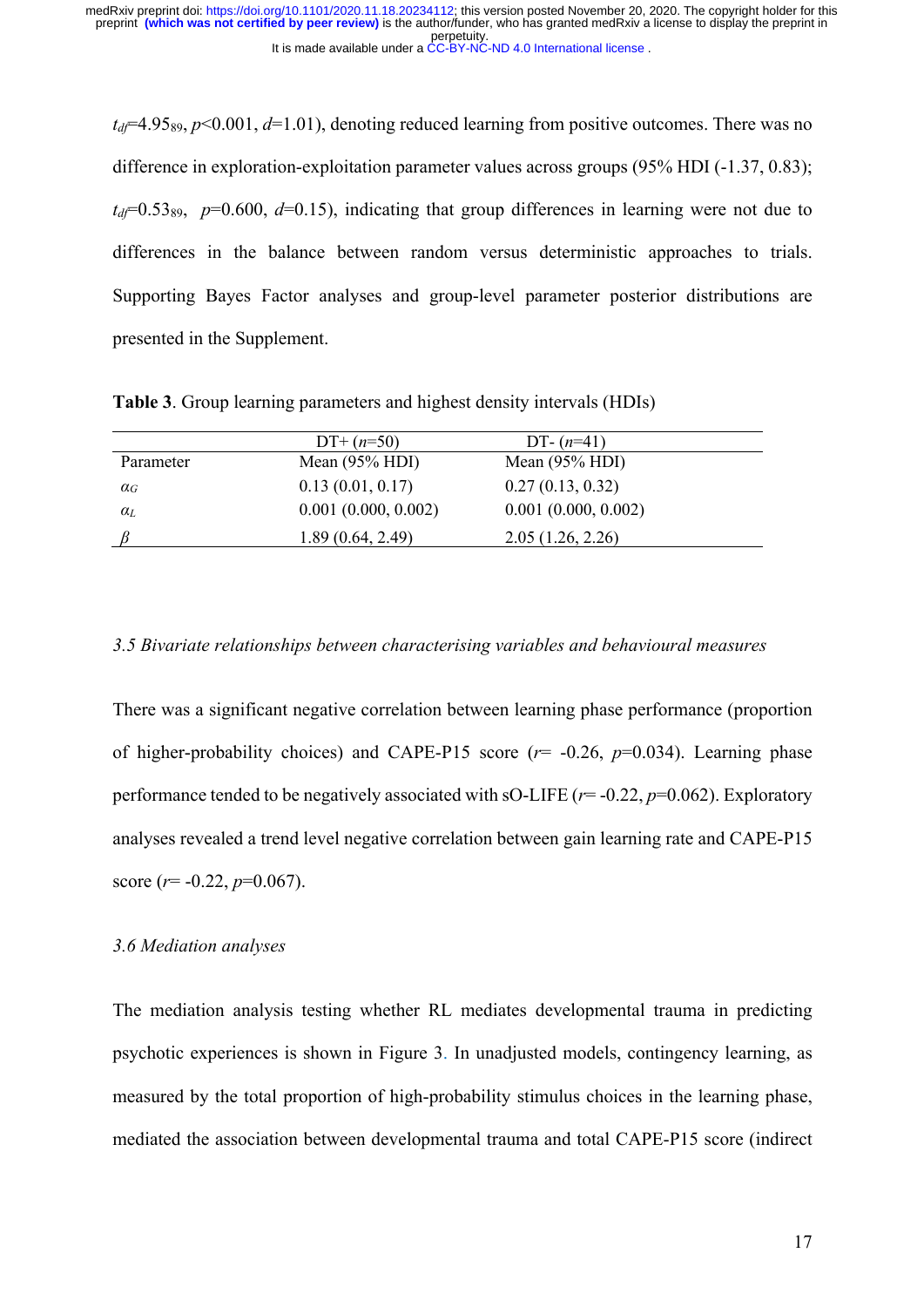effect  $\beta$  = 0.60, 95% CI, 0.01–1.36); Figure 3), indicating that there was a significant indirect

effect of developmental trauma on psychotic experiences through contingency learning.



**Figure 3:** Mediation analysis. Reward contingency learning (total proportion of highprobability stimulus choices) mediated the association between developmental trauma and CAPE-P15 score indirect effect  $\beta$  = 0.60 (partially standardised  $\beta$  = 0.09), 95% CI (0.01–1.36). \**p* <0.10, \*\**p*<0.05, \*\*\**p* <0.01, unstandardised beta regression coefficients shown.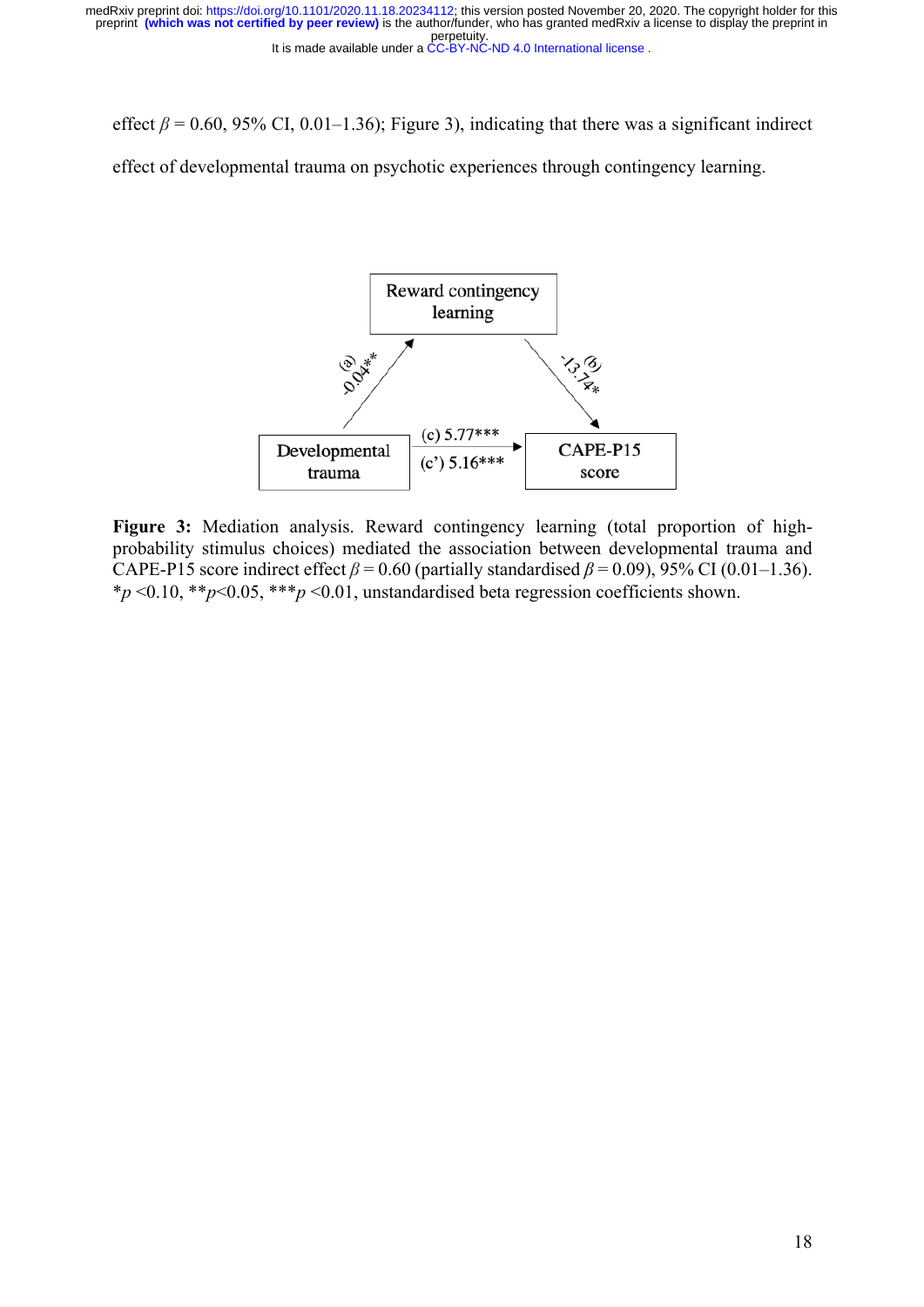## **4. DISCUSSION**

We found increased psychotic experiences and schizotypy in adult survivors of developmental trauma, compared to those without trauma histories. Adult survivors of developmental trauma demonstrated impaired learning of reward contingencies, and we found evidence that this mediated the association between developmental trauma exposure and psychotic experiences. Our results extend previous findings by showing for the first time a relationship between RL and psychotic experiences in adult survivors of developmental trauma, providing support for the hypothesis that aberrant RL is a mechanism through which exposure to developmental trauma induces vulnerability to psychosis.

## *4.1 Interpretation of results*

Our finding of increased psychotic experiences and schizotypy in the developmental trauma group is consistent with the existing literature [45]. Importantly, these associations remained significant after controlling for several trauma-related covariates associated with psychotic symptoms including depression and anxiety [3,4], providing support for the notion that developmental trauma influences a detrimental shift along the psychosis continuum underlying transition to psychosis [46,47,48].

Our findings are also consistent with recent computational work demonstrating impaired RL in survivors of developmental trauma [19,20]. At the group-level, participants with developmental trauma histories demonstrated lower Bayesian-modelled learning parameters for gains, indicating that these impairments could be attributed to a reduced ability to use positive feedback to drive learning. This is in line with previous research showing developmental trauma can lead to reduced reward sensitivity [22,49,50] and attentional biases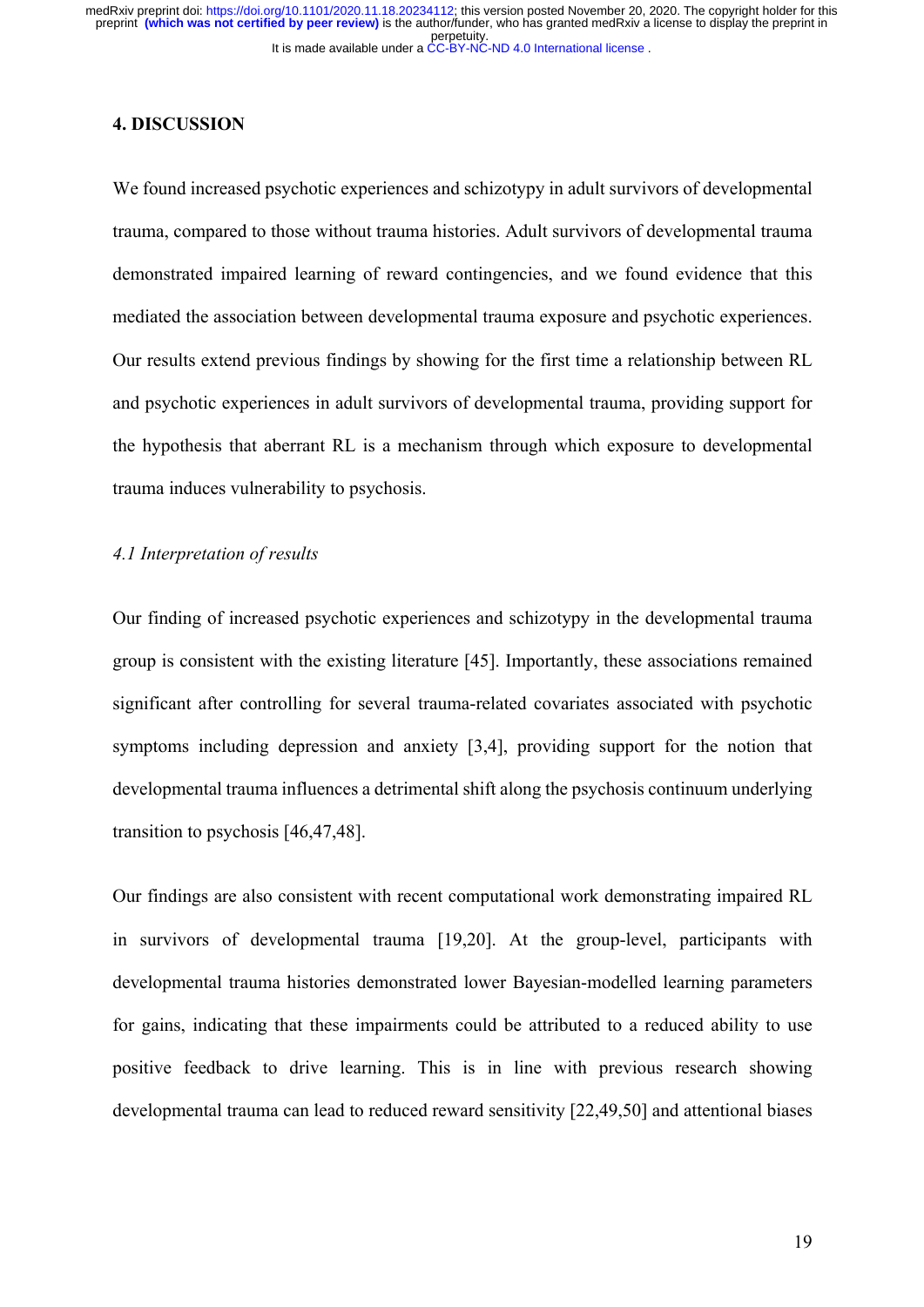towards negative cues and threat-related stimuli [8,29] which may contribute to the impaired formation of stimulus-reward associations fundamental to RL.

The ability to detect and predict patterns in the environment (contingency detection) underpins RL and is crucial for an organism's survival and adaptability [15]. Experiences of abuse and neglect may disrupt normative learning environments which foster the development of contingency detection. This may be especially true during development as children with experiences of developmental trauma are often subject to environmental instability and unpredictable home environments [51]. As such, survivors of developmental trauma may adaptively assume rewards are infrequent and unpredictable and apply this acquired learning in other contexts. Reduced contingency learning in survivors of developmental trauma may therefore reflect maladaptive adjustments to volatile learning environments which yield few rewards [8,20,52].

Previous studies using the probabilistic selection task in individuals with psychosis have shown that RL deficits appear to arise from impaired positive feedback-driven learning [40,53,54]. Importantly, these impairments have been linked with the severity of psychotic symptoms in these populations [53,54]. It is notable that RL deficits in our non-clinical sample of adult survivors of developmental trauma resemble those of chronically ill populations, by way of reduced learning rates following positive feedback. Our finding that deficits in RL may, in part, mediate increased psychotic experiences in individuals exposed to developmental trauma indicates that these impairments may serve as markers of latent vulnerability to psychosis. This is in line with predictive coding accounts of psychosis whereby aberrant RL contributes to inflexible belief updating through an uncorrected discrepancy between priors and perceptual information, leading to the development of hallucinations and maintenance of delusional beliefs [11,13,16,55].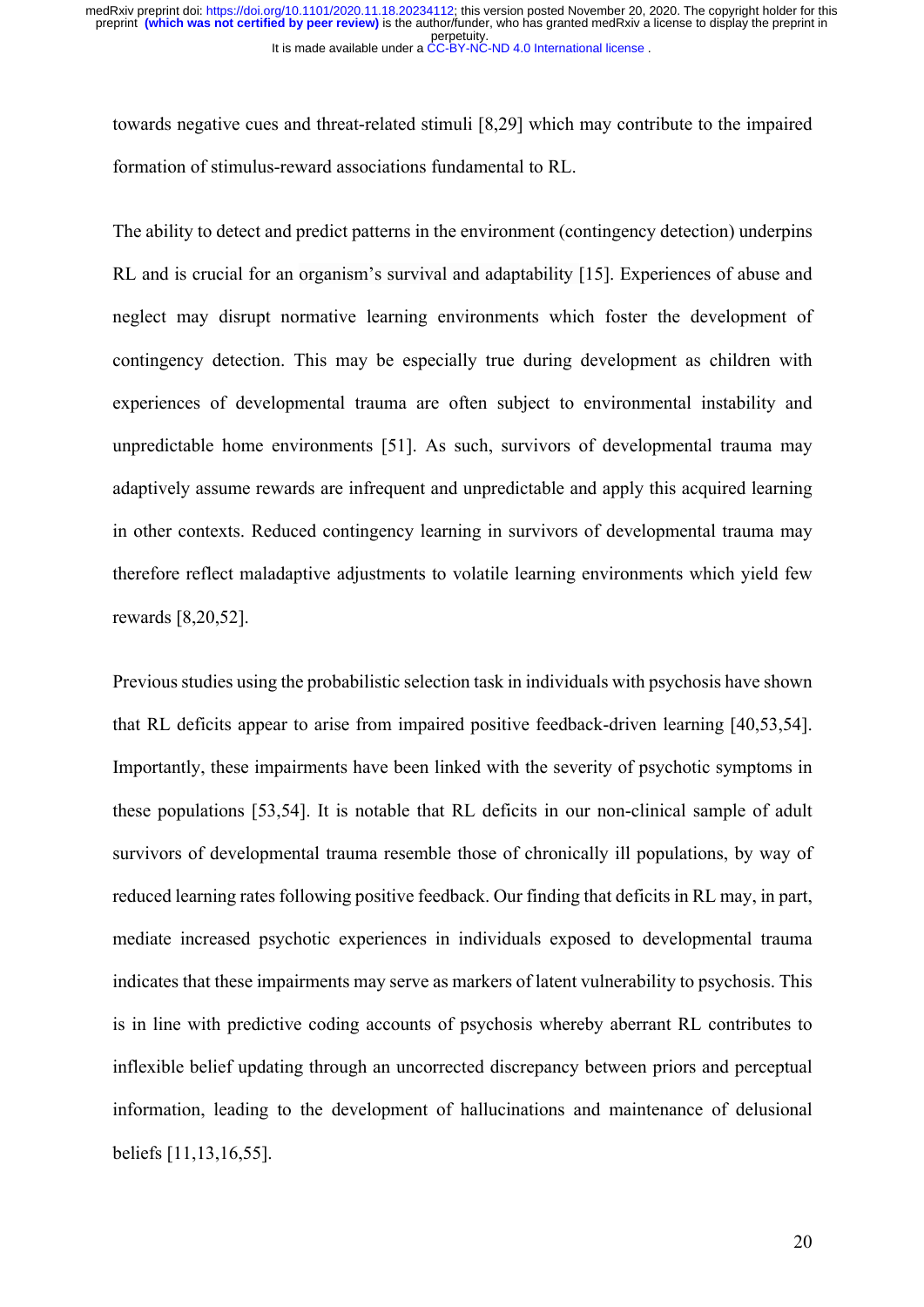The dopaminergic system is thought to play a central role in both HPC [11,18,56,57] and the pathogenesis of psychosis [58,59]. In accordance with traumatogenic neurodevelopmental and stress-diathesis models of psychosis [47,60,61], alterations to dopaminergic PE signalling, as a result of exposure to traumatic stressors, could compound the disjunction between priors and sensory information through impaired precision-weighting [56,57], making individuals with cumulative traumatic experiences increasingly prone to psychosis [48,55,62]. Indeed, dopaminergic function has been shown to be altered in survivors of developmental trauma [63,64,65] and animal models [66], and recent evidence suggests that developmental trauma may influence ventral striatal dopamine transmission to increase positive psychotic symptoms [67]. There is evidence that  $D_2R$  antagonism may potentiate corticostriatal functional connectivity to improve reward-based RL [68]. This raises the possibility that pharmacological interventions targeting the dopaminergic system may reduce psychosis risk in trauma survivors, although further research is needed to investigate this further.

An important avenue for future research is therefore to investigate and identify the specific neurocomputational processes that underlie trauma-related alterations in RL that are associated with psychosis vulnerability. Further replication is needed to confirm these findings and it remains to be determined whether these measures predict conversion to psychosis in ultra-high risk individuals. If so, our findings suggest that RL measures may provide biomarkers to index increased risk for psychosis in individuals who have experienced developmental trauma.

## *4.2 Strengths and Limitations*

A strength of this study includes the use of an experimental design with computational modelling to behaviourally probe the neurocognitive processes underlying increased psychosis risk in developmental trauma survivors. We sought to assess the combined effects of multiple forms of developmental trauma due to high rates of polyvictimisation in adult survivors [4,69].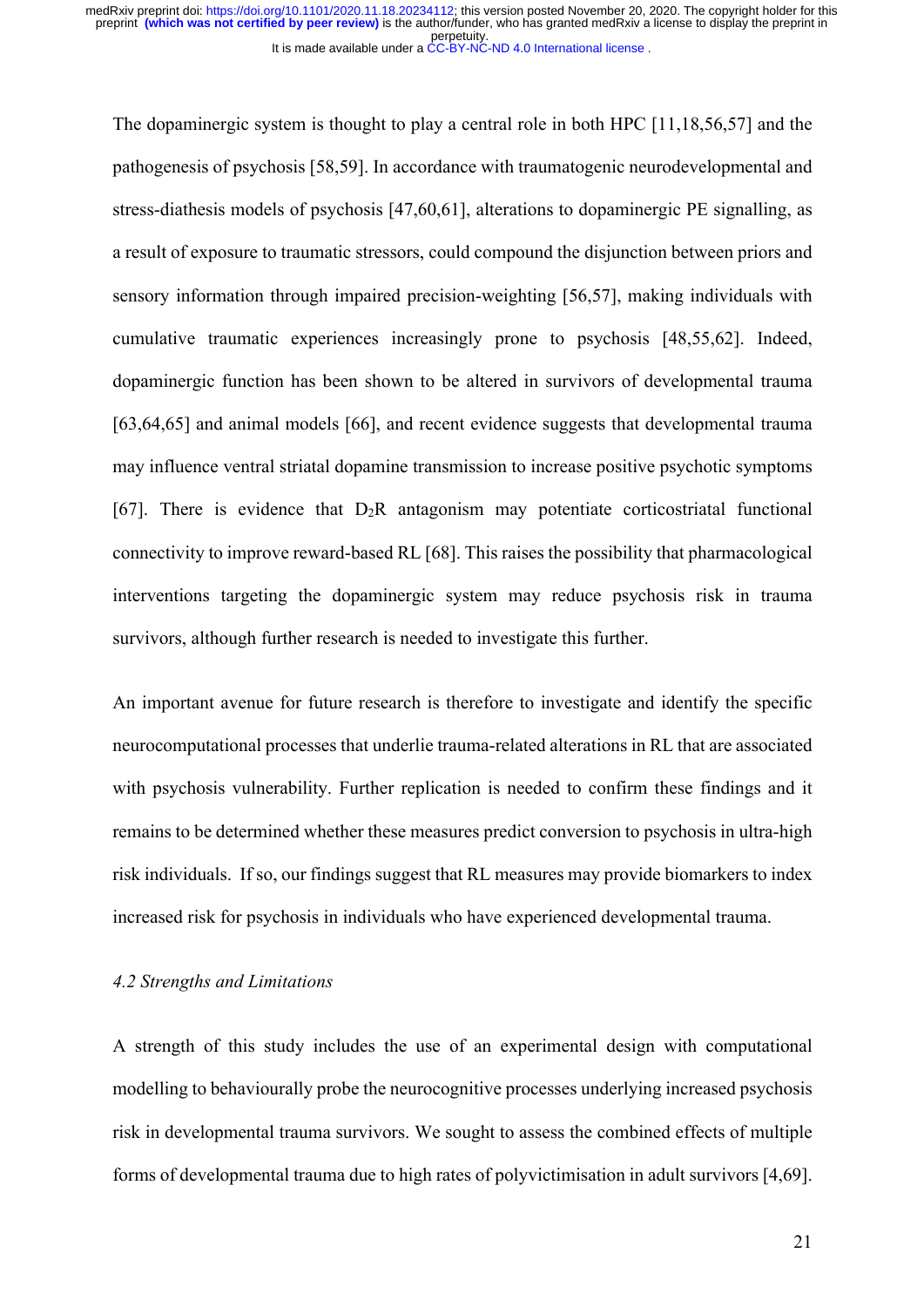We also examined a number of potential confounds previously linked with increased vulnerability to psychosis in trauma survivors, including comorbid anxiety and depression [69], to reduce the possibility of their confounding effects.

A limitation, however, is that our cross-sectional study design limits the ability to make causal inferences. Recall bias may also have confounded findings, although retrospective assessment of developmental trauma has been shown to be reliable in both the healthy population and patients with psychosis [31,32]. As working memory and executive function were not explicitly examined, it is possible our findings may have been reflective of a more general impairment in neurocognitive function, rather than RL per se [70]. Secondary factors including heterogeneity in the chronicity, timing, and severity of exposure, home environments during development, and subsequent stress exposure in adulthood, among other factors were not examined in this study and may have accounted for within-group differences in our sample.

Another limitation is that many participants demonstrated no appreciable learning in the acquisition of stimulus-reward contingencies, resulting in a large proportion of our sample being excluded from analysis and poor model fit of learning parameters. It is possible that participants may have been less incentivised to demonstrate optimal choice performance as the task did not offer primary rewards. To remedy this, future studies would benefit from using additional practice procedures with pre-established criteria to ascertain learning prior to completion of the transfer phase and establish reliability of our findings.

Furthermore, the task used in the study is only one example and form of RL. RL is central to understanding, interacting with and adjusting to dynamic environments. A broader assessment of RL may be more ecologically valid and improve the ability to explain the association between developmental trauma and psychosis. This may be particularly true in the context of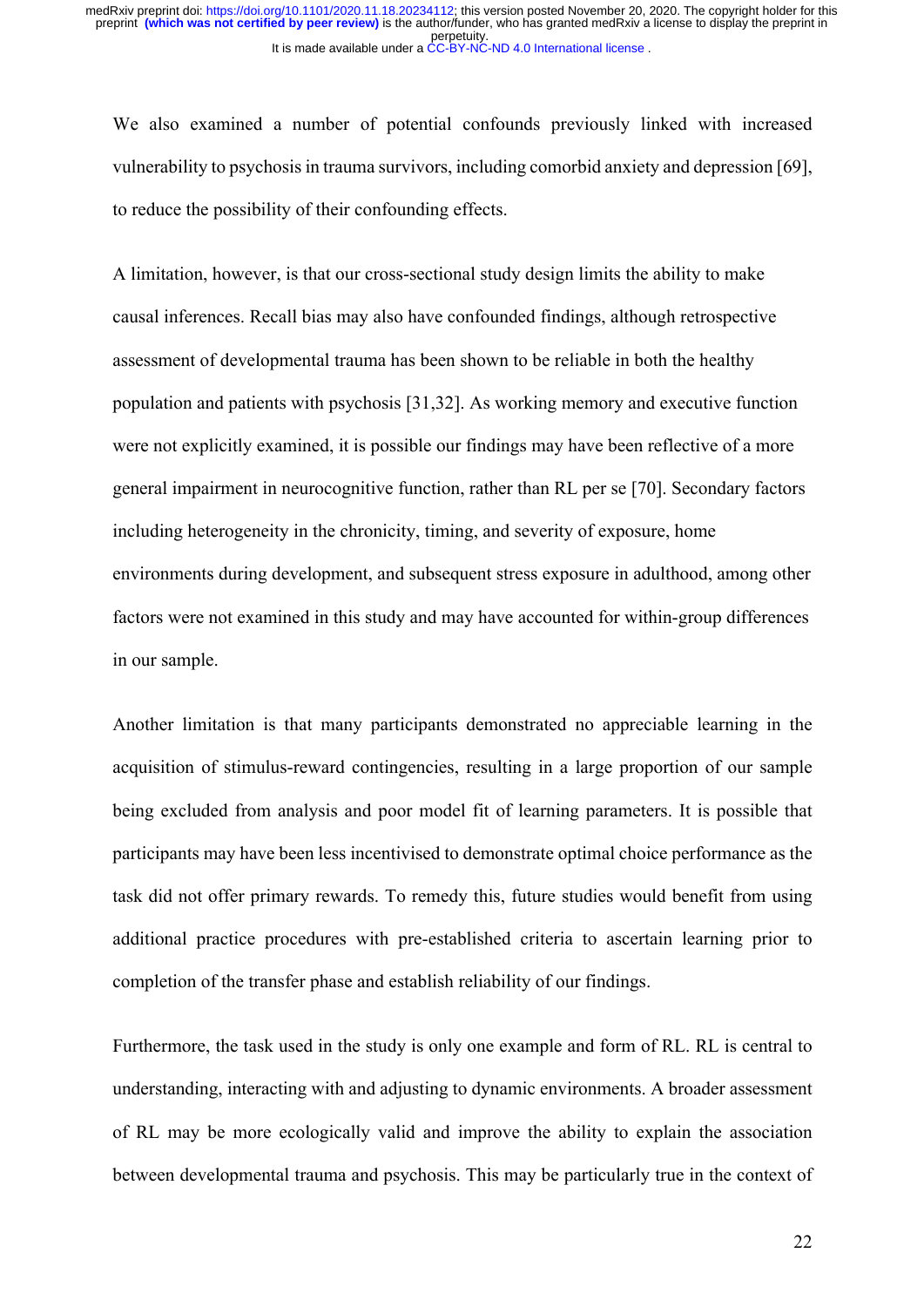threat processing as trauma-related impairments in RL may be associated with negative attentional and attributional biases [8,29], and aberrant safety learning [71].

In light of these caveats, future work is therefore needed to assess converging evidence at both behavioural and neural levels, resolve issues of reverse causality and elucidate specific deficits in RL which may characterise differences in the susceptibility to psychopathology.

# **5. CONCLUSION**

Our study provides new insights into how psychotic symptoms may arise in adult survivors of developmental trauma. Adults survivors of developmental trauma had elevated psychotic experiences and schizotypy, and demonstrated impaired learning of reward contingencies. In line with HPC accounts of psychosis, there was evidence that aberrant RL mediated the association between developmental trauma and psychotic experiences. These findings provide supporting evidence for the hypothesis that aberrant RL is a mechanism through which developmental trauma may induce vulnerability to psychosis. Future work is therefore warranted to provide a more detailed understanding of the specific processes which characterise traumatogenic vulnerability mechanisms.

## **ACKNOWLEDGEMENTS**

This study was funded by a UCL Excellence Fellowship to Dr Bloomfield. Dr Bloomfield is supported by the National Institute for Health Research University College London Hospitals Biomedical Research Centre.

#### **DISCLOSURES**

We declare that we have no conflicts of interest.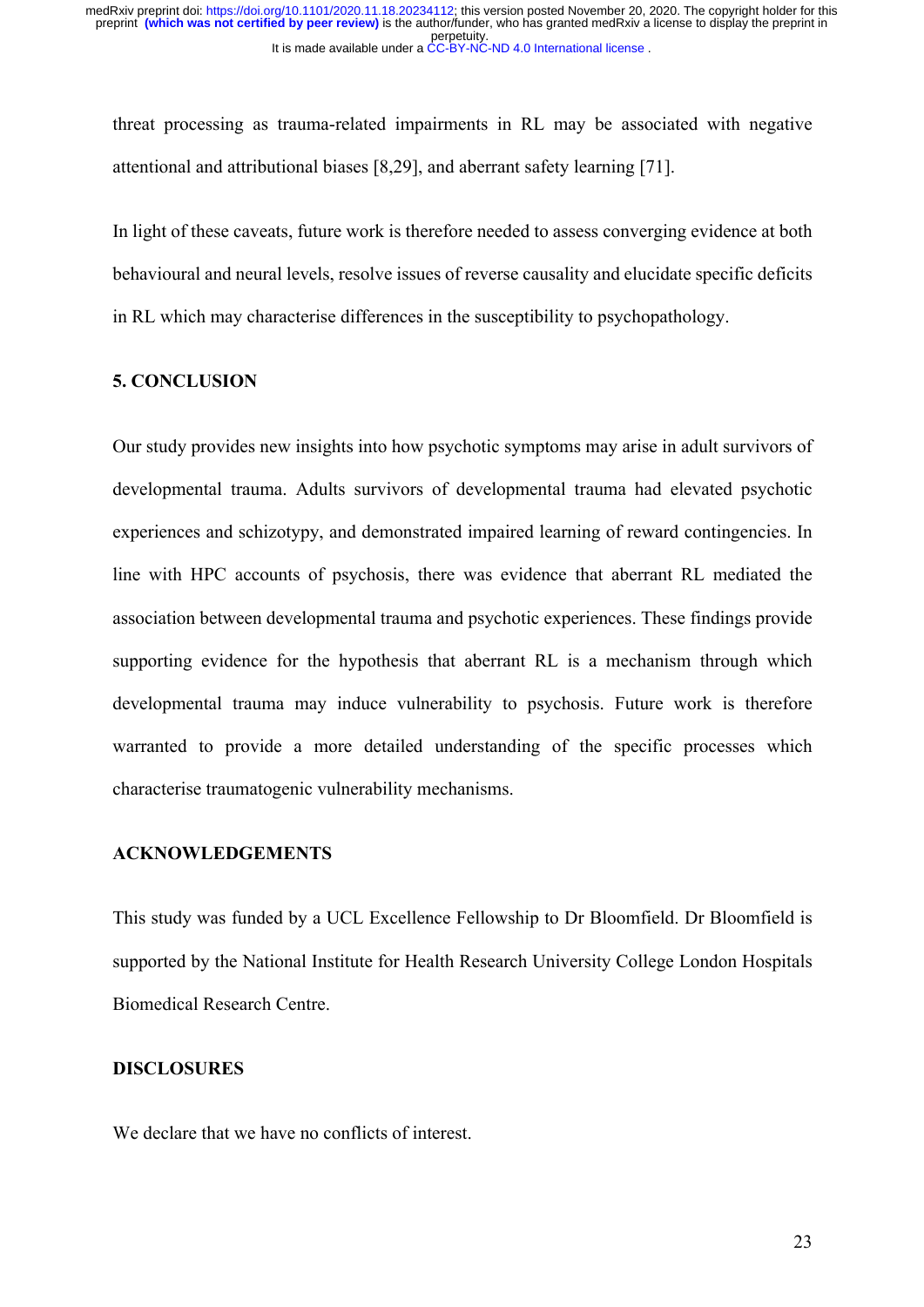## **REFERENCES**

- 1. Charlson FJ, Ferrari AJ, Santomauro DF, Diminic S, Stockings E, Scott JG, *et al.* (2018): Global epidemiology and burden of schizophrenia: Findings from the global burden of disease study 2016. *Schizophr Bull* 44: 1195–1203.
- 2. Varese F, Smeets F, Drukker M, Lieverse R, Lataster T, Viechtbauer W, *et al.* (2012): Childhood adversities increase the risk of psychosis: A meta-analysis of patient-control, prospective-and cross-sectional cohort studies. *Schizophr Bull* 38: 661–671.
- 3. Teicher MH, Samson JA (2013): Childhood maltreatment and psychopathology: A case for ecophenotypic variants as clinically and neurobiologically distinct subtypes. *Am J Psychiatry* 170: 1114–1133.
- 4. Gibson LE, Alloy LB, Ellman LM (2016): Trauma and the psychosis spectrum: A review of symptom specificity and explanatory mechanisms. *Clin Psychol Rev* 49: 92– 105.
- 5. Kelleher I, Keeley H, Corcoran P, Ramsay H, Wasserman C, Carli V, *et al.* (2013): Childhood trauma and psychosis in a prospective cohort study: Cause, effect, and directionality. *Am J Psychiatry* 170: 734–741.
- 6. Rössler W, Hengartner MP, Ajdacic-Gross V, Haker H, Angst J (2014): Impact of childhood adversity on the onset and course of subclinical psychosis symptoms - Results from a 30-year prospective community study. *Schizophr Res* 153: 189–195.
- 7. Croft J, Heron J, Teufel C, Cannon M, Wolke D, Thompson A, *et al.* (2019): Association of Trauma Type, Age of Exposure, and Frequency in Childhood and Adolescence with Psychotic Experiences in Early Adulthood. *JAMA Psychiatry* 76: 79– 86.
- 8. McCrory EJ, Gerin MI, Viding E (2017): Annual Research Review: Childhood maltreatment, latent vulnerability and the shift to preventative psychiatry – the contribution of functional brain imaging. *Journal of Child Psychology and Psychiatry and Allied Disciplines* 58: 338–357.
- 9. Bloomfield MAP, Yusuf FNIB, Srinivasan R, Kelleher I, Bell V, Pitman A (2020): Trauma-informed care for adult survivors of developmental trauma with psychotic and dissociative symptoms: a systematic review of intervention studies. *The Lancet Psychiatry* 7: 449–462.
- 10. Friston K, Kiebel S (2009): Predictive coding under the free-energy principle. *Philos Trans R Soc B Biol Sci* 364: 1211–1221.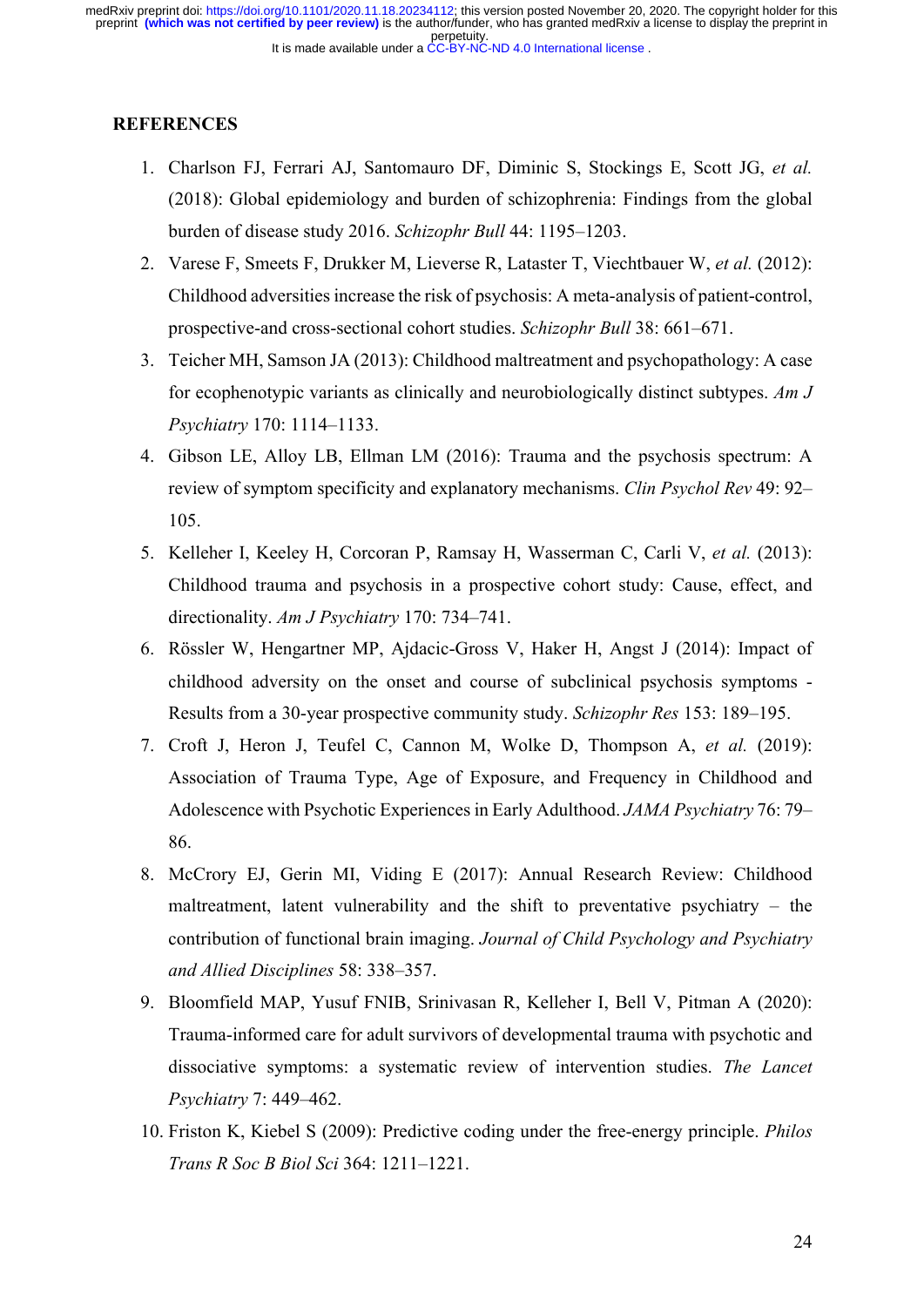- 11. Sterzer P, Adams RA, Fletcher P, Frith C, Lawrie SM, Muckli L, *et al.* (2018): The Predictive Coding Account of Psychosis. *Biol Psychiatry* 84: 634–643.
- 12. Teufel C, Fletcher PC (2020): Forms of prediction in the nervous system. *Nature Reviews Neuroscience* 21: 231–242.
- 13. Corlett PR, Horga G, Fletcher PC, Alderson-Day B, Schmack K, Powers AR (2019): Hallucinations and Strong Priors. *Trends in Cognitive Sciences* 23: 114–127.
- 14. Sutton RS, Barto AG (1998): Reinforcement Learning: An Introduction. *IEEE Trans Neural Networks* 9: 1054–1054.
- 15. Dayan P, Daw ND (2008): Decision theory, reinforcement learning, and the brain. *Cognitive, Affective and Behavioral Neuroscience* 8: 429–453.
- 16. Adams RA, Huys QJM, Roiser JP (2016): Computational Psychiatry: Towards a mathematically informed understanding of mental illness. *Journal of Neurology, Neurosurgery and Psychiatry* 87: 53–63.
- 17. Corlett PR, Fletcher PC (2015): Delusions and prediction error: Clarifying the roles of behavioural and brain responses. *Cognitive Neuropsychiatry* 20: 95–105.
- 18. Griffin JD, Fletcher PC (2017): Predictive Processing, Source Monitoring, and Psychosis. *Annu Rev Clin Psychol* 13: 265–289.
- 19. Hanson JL, van den Bos W, Roeber BJ, Rudolph KD, Davidson RJ, Pollak SD (2017): Early adversity and learning: implications for typical and atypical behavioral development. *J Child Psychol Psychiatry Allied Discip* 58: 770–778.
- 20. Harms MB, Shannon Bowen KE, Hanson JL, Pollak SD (2018): Instrumental learning and cognitive flexibility processes are impaired in children exposed to early life stress. *Dev Sci* 21: e12596.
- 21. Gerin MI, Puetz VB, Blair RJR, White S, Sethi A, Hoffmann F, *et al.* (2017): A neurocomputational investigation of reinforcement-based decision making as a candidate latent vulnerability mechanism in maltreated children. *Dev Psychopathol* 29: 1689–1705.
- 22. Teicher MH, Samson JA, Anderson CM, Ohashi K (2016): The effects of childhood maltreatment on brain structure, function and connectivity. *Nature Reviews Neuroscience* 17: 652–666.
- 23. Murray GK, Corlett PR, Clark L, Pessiglione M, Blackwell AD, Honey G, *et al.* (2008): Substantia nigra/ventral tegmental reward prediction error disruption in psychosis. *Mol Psychiatry* 13: 267–276.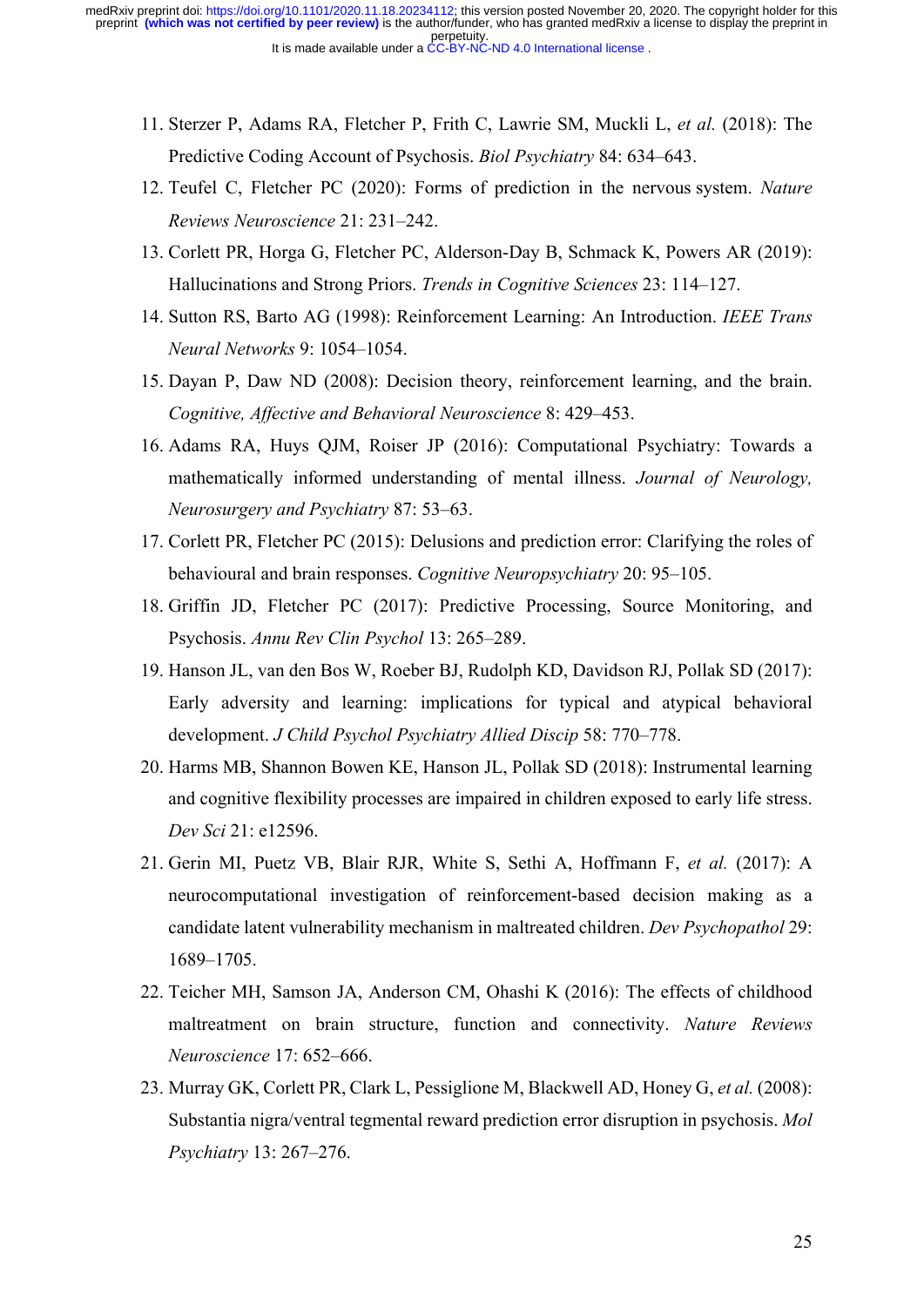- 24. Fornito A, Harrison BJ, Goodby E, Dean A, Ooi C, Nathan PJ, *et al.* (2013): Functional dysconnectivity of corticostriatal circuitry as a risk phenotype for psychosis. *JAMA Psychiatry* 70: 1143–1151.
- 25. Frank MJ, Seeberger LC, O'Reilly RC (2004): By carrot or by stick: Cognitive reinforcement learning in Parkinsonism. *Science* 306: 1940–1943.
- 26. Frank MJ, Moustafa AA, Haughey HM, Curran T, Hutchison KE (2007): Genetic triple dissociation reveals multiple roles for dopamine in reinforcement learning. *Proc Natl Acad Sci U S A* 104: 16311–16316.
- 27. O'Reilly RC, Frank MJ (2006): Making working memory work: A computational model of learning in the prefrontal cortex and basal ganglia. *Neural Comput* 18: 283– 328.
- 28. Doll BB, Jacobs WJ, Sanfey AG, Frank MJ (2009): Instructional control of reinforcement learning: A behavioral and neurocomputational investigation. *Brain Res* 1299: 74–94.
- 29. Shackman JE, Shackman AJ, Pollak SD (2007): Physical Abuse Amplifies Attention to Threat and Increases Anxiety in Children. *Emotion* 7: 838–852.
- 30. Anwyl-Irvine AL, Massonnié J, Flitton A, Kirkham N, Evershed JK (2020): Gorilla in our midst: An online behavioral experiment builder. *Behav Res Methods* 52: 388–407.
- 31. Bernstein DP, Stein JA, Newcomb MD, Walker E, Pogge D, Ahluvalia T, *et al.* (2003): Development and validation of a brief screening version of the Childhood Trauma Questionnaire. *Child Abus Negl* 27: 169–190.
- 32. Kim D, Bae H, Han C, Oh HY, MacDonald K (2013): Psychometric properties of the Childhood Trauma Questionnaire-Short Form (CTQ-SF) in Korean patients with schizophrenia. *Schizophr Res* 144: 93–98.
- 33. Capra C, Kavanagh DJ, Hides L, Scott J (2013): Brief screening for psychosis-like experiences. *Schizophr Res* 149: 104–107.
- 34. Bukenaite A, Stochl J, Mossaheb N, Schäfer MR, Klier CM, Becker J, *et al.* (2017): Usefulness of the CAPE-P15 for detecting people at ultra-high risk for psychosis: Psychometric properties and cut-off values. *Schizophr Res* 189: 69–74.
- 35. Mason O, Linney Y, Claridge G (2005): Short scales for measuring schizotypy. *Schizophr Res* 78: 293–296.
- 36. Rush AJ, Trivedi MH, Ibrahim HM, Carmody TJ, Arnow B, Klein DN, *et al.* (2003): The 16-item Quick Inventory of Depressive Symptomatology (QIDS), clinician rating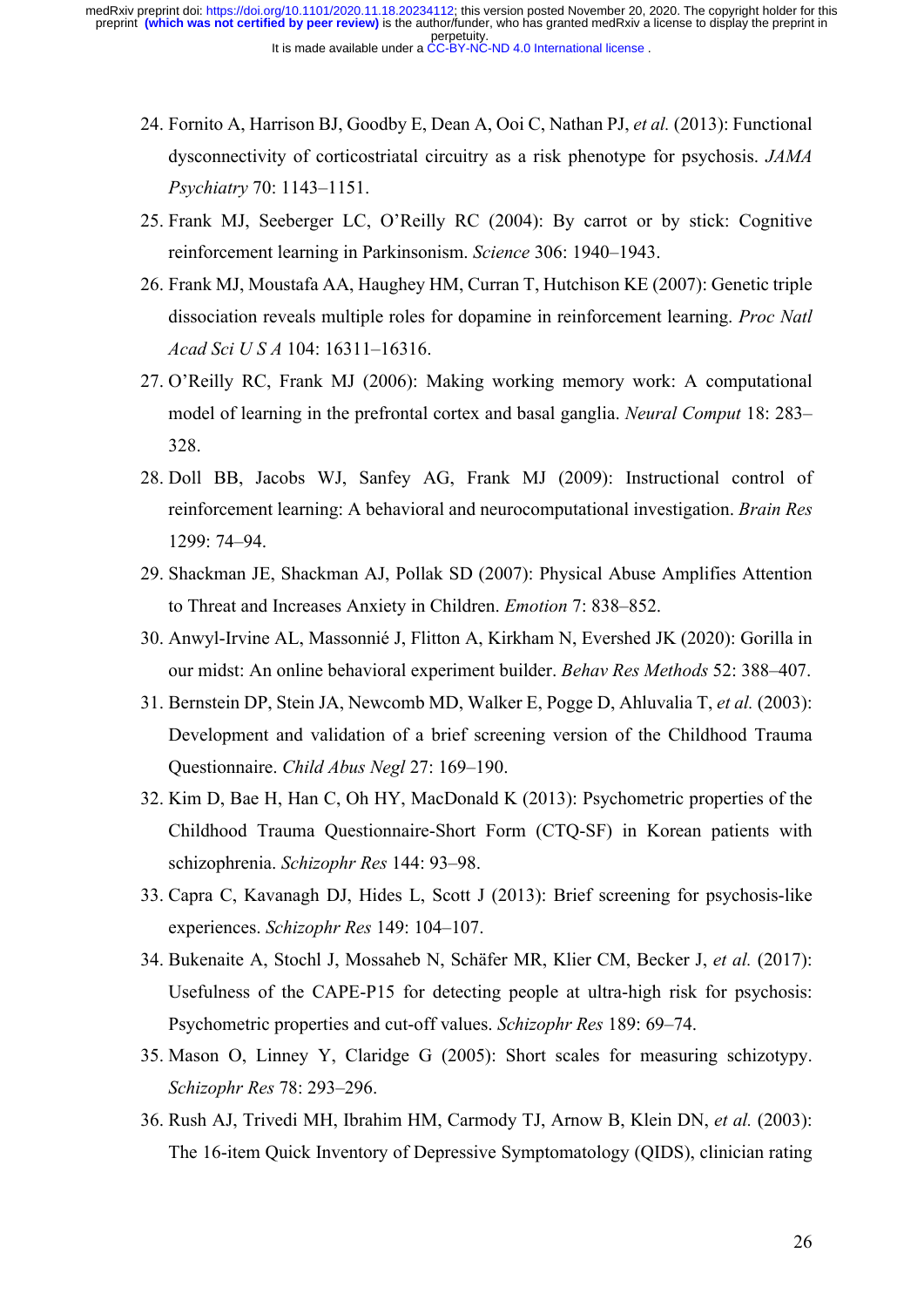> (QIDS-C), and self-report (QIDS-SR): A psychometric evaluation in patients with chronic major depression. *Biol Psychiatry* 54: 573–583.

- 37. Spielberger CD, Gorsuch RL, Lushene R (1983): State-Trait Anxiety Inventory for Adults Sampler Set Manual, Instrument and Scoring Guide. *Consulting Psychologists Press, Inc. Mind Garden, Inc.*
- 38. Skinner HA (1982): The drug abuse screening test. *Addict Behav* 7: 363–371.
- 39. Selzer ML, Vinokur A, Van Rooijen L (1975): A self administered short Michigan Alcoholism Screening Test (SMAST). *JStudAlcohol* 36: 117–126.
- 40. Dowd EC, Frank MJ, Collins A, Gold JM, Barch DM (2016): Probabilistic Reinforcement Learning in Patients With Schizophrenia: Relationships to Anhedonia and Avolition. *Biol Psychiatry Cogn Neurosci Neuroimaging* 1: 460–473.
- 41. Ahn W-Y, Haines N, Zhang L (2017): Revealing Neurocomputational Mechanisms of Reinforcement Learning and Decision-Making With the hBayesDM Package. *Comput Psychiatry* 1: 24–57.
- 42. Hayes, AF (2018) *Introduction to Mediation, Moderation, and Conditional Process Analysis, Second Edition: A Regression-Based Approach*. New York: Guildford Press.
- 43. Faul F, Erdfelder E, Lang AG, Buchner A (2007): G\*Power 3: A flexible statistical power analysis program for the social, behavioral, and biomedical sciences. *Behav Res Methods* 39: 175–191.
- 44. Cohen J. (1988) 'Statistical Power Analysis for the Behavioural Science (2nd Edition)', in *Statistical Power Anaylsis for the Behavioral Sciences*, pp. 110–116.
- 45. Velikonja T, Fisher HL, Mason O, Johnson S (2015): Childhood trauma and schizotypy: A systematic literature review. *Psychol Med* 45: 947–963.
- 46. Yung AR, Cotter J, Wood SJ, McGorry P, Thompson AD, Nelson B, Lin A (2015): Childhood maltreatment and transition to psychotic disorder independently predict long-term functioning in young people at ultra-high risk for psychosis. *Psychol Med* 45: 3453–3465.
- 47. Murray RM, Bhavsar V, Tripoli G, Howes O (2017): 30 Years on: How the Neurodevelopmental Hypothesis of Schizophrenia Morphed into the Developmental Risk Factor Model of Psychosis. *Schizophr Bull* 43: 1190–1196.
- 48. Howes OD, McCutcheon R, Owen MJ, Murray RM (2017): The Role of Genes, Stress, and Dopamine in the Development of Schizophrenia. *Biological Psychiatry* 81: 9–20.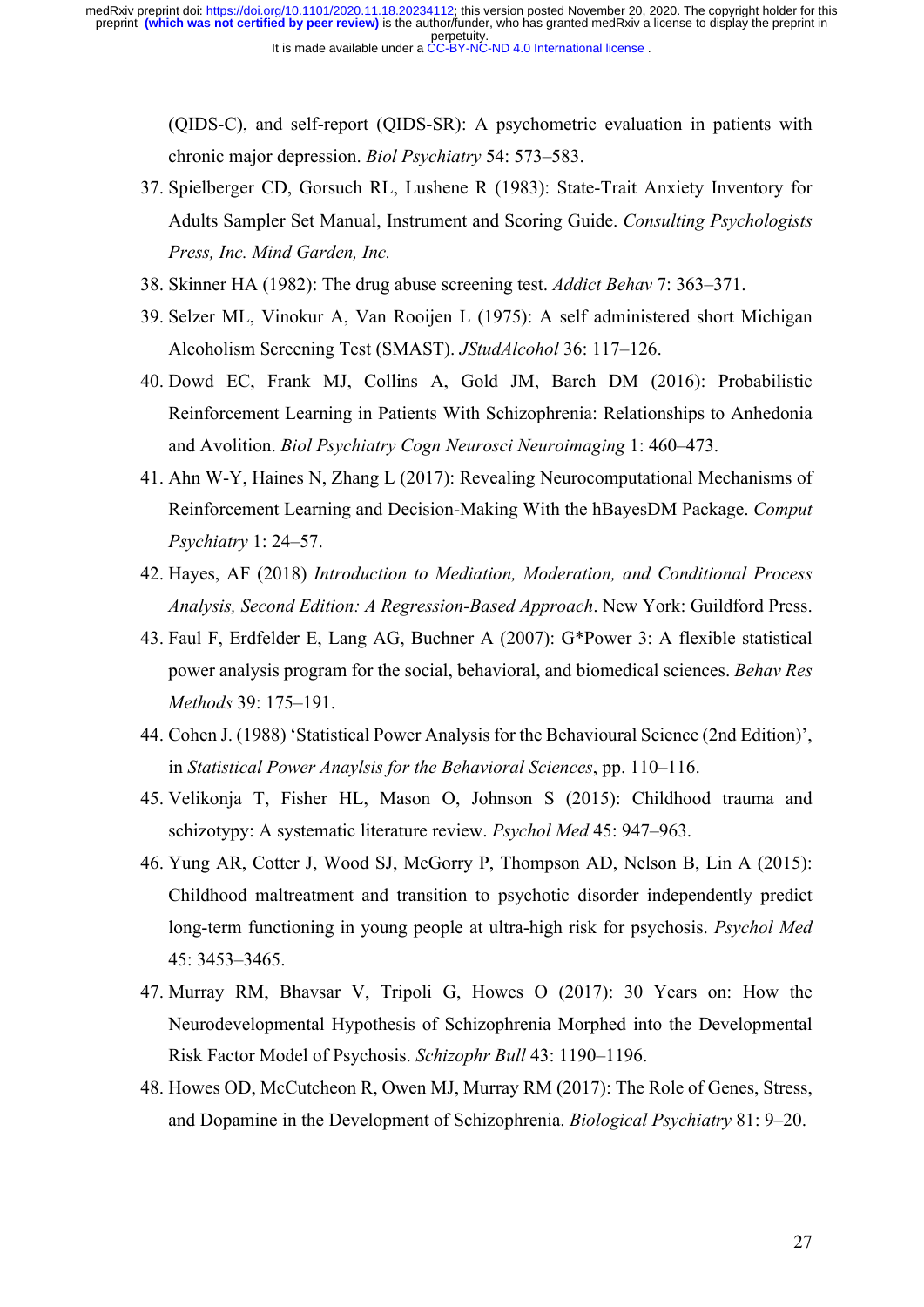- 49. Dillon DG, Holmes AJ, Birk JL, Brooks N, Lyons-Ruth K, Pizzagalli DA (2009): Childhood Adversity Is Associated with Left Basal Ganglia Dysfunction During Reward Anticipation in Adulthood. *Biol Psychiatry* 66: 206–213.
- 50. Hanson JL, Albert D, Iselin AMR, Carré JM, Dodge KA, Hariri AR (2016): Cumulative stress in childhood is associated with blunted reward-related brain activity in adulthood. *Soc Cogn Affect Neurosci* 11: 405–412.
- 51. Lyons-Ruth K, Block D (1996): The Disturbed Caregiving System: Relations among Childhood Trauma, Maternal Caregiving, and Infant Affect and Attachment. *Infant Ment Health J* 17: 257–275.
- 52. McCrory EJ, Viding E (2015): The theory of latent vulnerability: Reconceptualizing the link between childhood maltreatment and psychiatric disorder. *Dev Psychopathol* 27: 493–505.
- 53. Waltz JA, Frank MJ, Robinson BM, Gold JM (2007): Selective Reinforcement Learning Deficits in Schizophrenia Support Predictions from Computational Models of Striatal-Cortical Dysfunction. *Biol Psychiatry* 62: 756–764.
- 54. Waltz JA, Frank MJ, Wiecki T V., Gold JM (2011): Altered Probabilistic Learning and Response Biases in Schizophrenia: Behavioral Evidence and Neurocomputational Modeling. *Neuropsychology* 25: 86–97.
- 55. Howes OD, Hird EJ, Adams RA, Corlett PR, McGuire P (2020): Aberrant Salience, Information Processing, and Dopaminergic Signaling in People at Clinical High Risk for Psychosis. *Biological Psychiatry*, vol. 88. pp 304–314.
- 56. Diederen KMJ, Ziauddeen H, Vestergaard MD, Spencer T, Schultz W, Fletcher PC (2017): Dopamine modulates adaptive prediction error coding in the human midbrain and striatum. *J Neurosci* 37: 1708–1720.
- 57. Haarsma J, Fletcher PC, Griffin JD, Taverne HJ, Ziauddeen H, Spencer TJ, *et al.* (2020): Precision weighting of cortical unsigned prediction error signals benefits learning, is mediated by dopamine, and is impaired in psychosis. *Mol Psychiatry*.
- 58. Howes OD, Kapur S (2009): The dopamine hypothesis of schizophrenia: Version III The final common pathway. *Schizophr Bull* 35: 549–562.
- 59. Howes OD, Nour MM (2016): Dopamine and the aberrant salience hypothesis of schizophrenia. *World Psychiatry* 15: 3–4.
- 60. Walker EF, Diforio D (1997): Schizophrenia: A Neural Diathesis-Stress Model. *Psychol Rev* 104: 667–685.